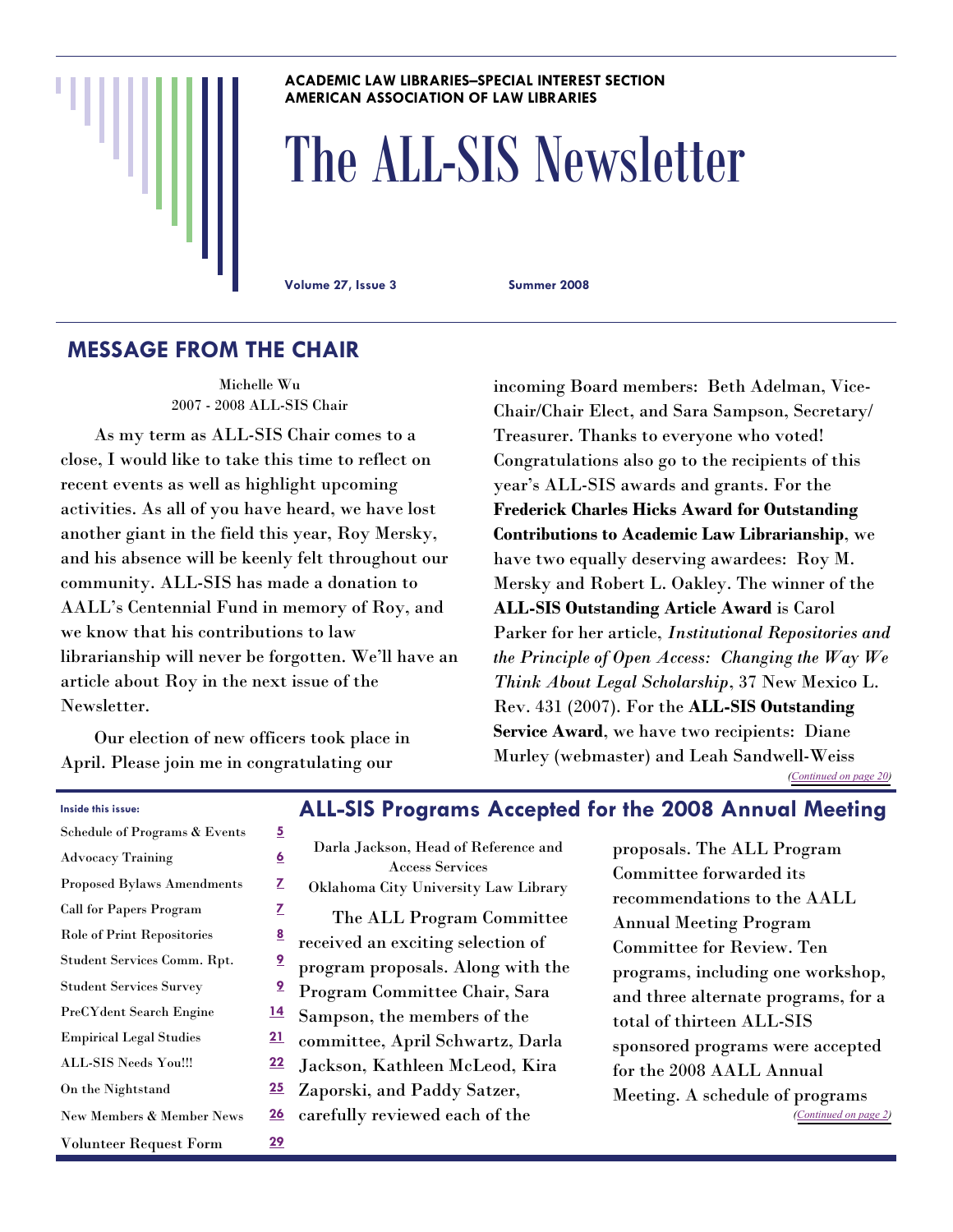#### <span id="page-1-0"></span>**ALL-SIS Programs in Portland, Cont'd**

arranged by date and time can be found here.

**A-1: The Library's Role in Educating Lawyers: Considering the Carnegie Report Audience: All librarians interested in legal education** 

#### **Competency addressed: Teaching**

 An author of the Carnegie Report will provide an overview of the observations and recommendations as well as the learning theories behind these recommendations. Library directors and legal educators will then discuss the roles that libraries can play in curriculum reform, and the services, programs and courses librarians can offer to make graduates more "practice ready."

#### **A-6: From Books to Facebook: Can We Energize Privacy as Library 2.0 Services Evolve? Audience: public services, administrative, and IT librarians in academic, firm and government law libraries**

**Competency addressed: Reference, Research and Patron Services**

 Some warn that to stay relevant libraries must embrace participatory networks like Facebook or Del.icio.us as tools for effective learning, building Library 2.0 services - even at the expense of privacy. Others assert library privacy and anonymous reading are protected by librarians' professional ethics and the law and are essential to our democracy. How might libraries limit or prevent the collection and secondary uses of personally identifying information used in Library 2.0 services?

#### **C-3: Explore the Real World in Real Time: Making Legal News on Jurist (with CS-SIS) Audience: Law librarians Competency addressed: Information Technology**

 Explore how the real time legal research and ready reference techniques are applied every day

to legal news production on JURIST. JURIST Publisher & Editor-in-Chief Professor Bernard Hibbitts and a member of JURIST's law student staff will discuss the challenges of covering national and international legal developments as they happen. They will demonstrate how law librarians interested in working with Internetbased resources can provide quality real time research content online via blogware, RSS, and other delivery systems.

#### **E-2: A Century in the Making: Researching Legal Ethics Today**

**Audience: Reference and research librarians Competency addressed: Reference, Research and Patron Services**

 In recognition of the 100th Anniversary of the ABA's adoption of the Canons of Professional Ethics, the presenters will analyze and contrast the essential print and electronic resources for researching issues in legal ethics and the law governing lawyers in today's research environment.

## **E-4: 30 Critical Technology Tools: Free and Inexpensive Software to Help your Daily Life Audience: Library staff who use computers frequently for reference, research or web maintenance**

#### **Competency addressed: Information Technology**

 This will be a fast-paced program to show thirty software programs or web-based services useful for managing and interacting with information on computers. Here are names of services likely to be covered in this session: Firebug, Web Developer Toolbar, Conduit.com, Meebo, Kuler, Zotero, AddThis.com, and the list goes on.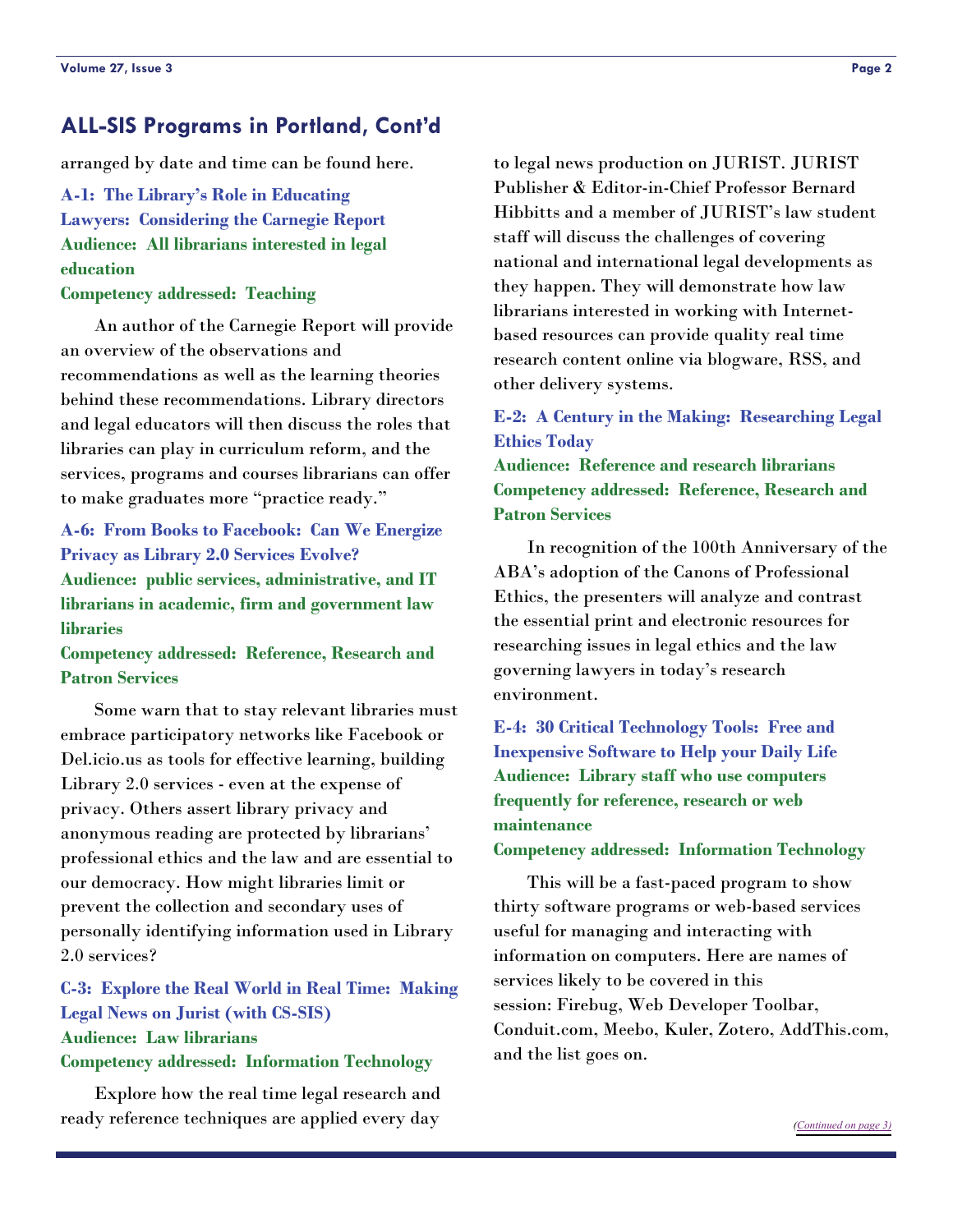## <span id="page-2-0"></span>**ALL-SIS Programs in Portland, Cont'd**

**F-4: Energize Your Catalog! Get Electronic Titles Out of Their Silos and Into Your OPAC Audience: All librarians interested in improving patron access by adding records for electronic titles to their online catalogs Competency addressed: Collection Care and** 

#### **Management**

 Law libraries invest in an ever-growing number of electronic databases. Do our users have equal access to the content in these databases if we do not catalog the titles within them? Find out how some law libraries are integrating titles from bundled electronic databases into their catalogs. Panelists will discuss different options such as purchasing MARC records and title coverage lists, modifying OCLC and vendor-supplied records, and employing federated searching and open URL resolvers.

#### **G-1: Beyond Volume Count: Exploring the Evolving Tools for Evaluating Library Quality**

**Audience: Library administrators and public services librarians in academic, law firm, and government Competency addressed: Library Management**

The ABA and the AALS have evaluated a law library's quality primarily by measuring its physical collection. As more information becomes available electronically, physical measurement, like volume count, becomes just one of many ways to judge libraries' contribution to parent organizations. This session will consider different ways that libraries can use patron feedback to assess quality of a law library and to develop new services.

#### **H-6: Exploring Initiative and Referendum Law: Origins of the "Oregon System," Political Realities, and Research Tips**

**Audience: All librarians, particularly public services librarians in academic, public and private libraries Competency addressed: Reference, Research and Patron Services** 

What do physician-assisted suicide, daylight

savings time, same-sex marriage, and eminent domain have in common? Laws on all these subjects were passed via the initiative or referendum process. This program will explore these unique political tools from a variety of perspectives, ranging from a description of the origins of the movement - a.k.a. the "Oregon System" - in the late 19th century, to a discussion about electronic publication and preservation of I&R related documents in the 21st century.

#### **I-6: Exploring Online Instructional Tools: A Showcase**

**Audience: All law librarians who provide instruction Competency addressed: Teaching** 

 In addition to traditional instructional methods, 21st Century learners demand "just in time" learning opportunities as a part of their legal education. Why should we hesitate to meet the demand when there are tools that are old and familiar or new and free or inexpensive that can be used to deliver instruction online? In this series of demonstrations, participants will learn how CALI Author, LibGuides, traditional audio, Microsoft products, and even still photographs, have been used to develop enhancements to legal instruction.

#### **W-5: Amazing Technical Services: The Director's Cut (with TS-SIS)**

**Audience: Law library directors and administrators Competency addressed: Library Management** 

 Law library directors constantly face the challenges of providing excellent services with limited resources, underscored by an unprecedented spectrum of electronic resources and tools. This workshop will update library administrators on 21st century technical services tools and solutions for a wide array of management issues including assessment, acquisitions, and information access functions.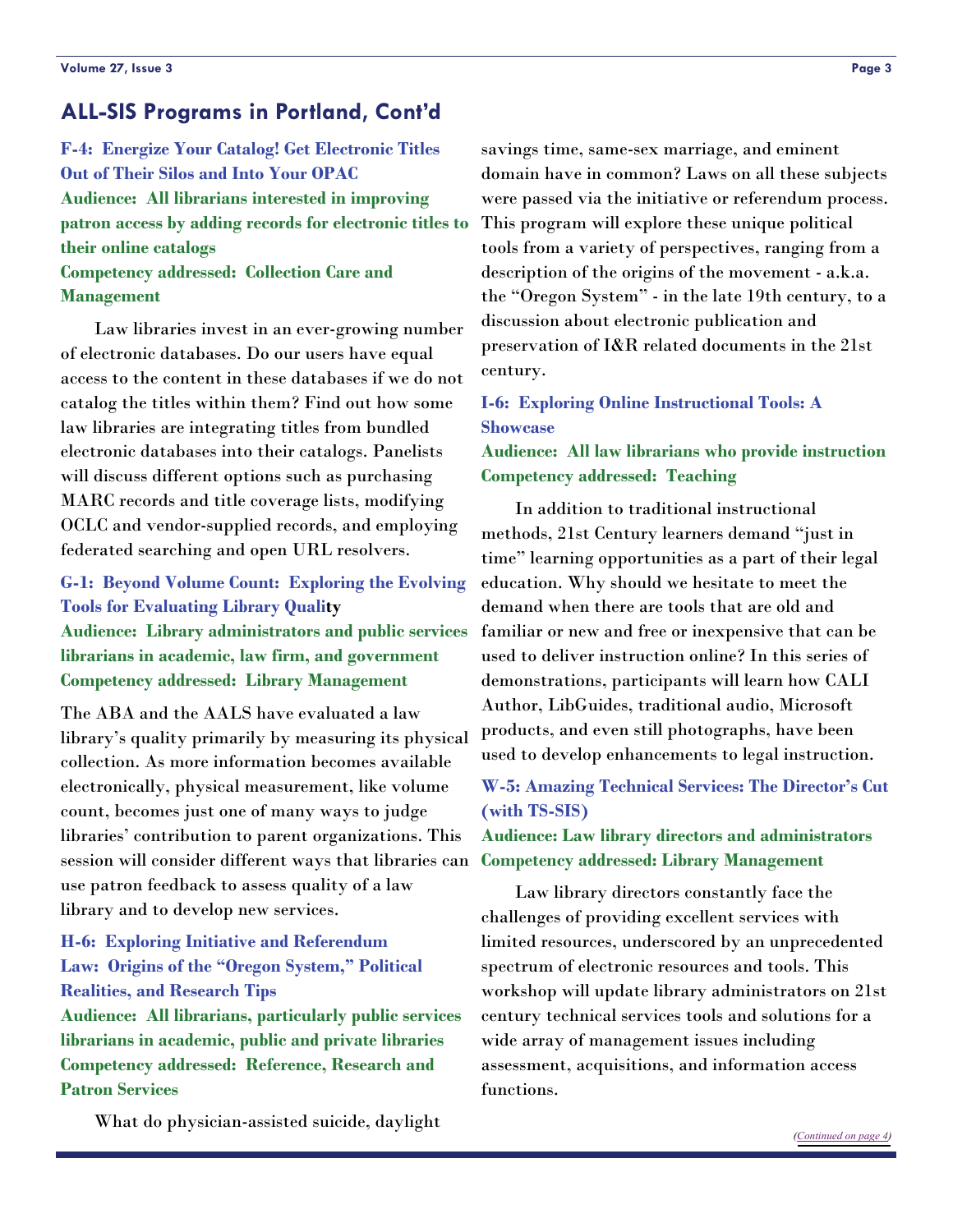# <span id="page-3-0"></span>**ALL-SIS Programs in Portland, Cont'd**

#### **ALTERNATIVE PROGRAMS**

**Supporting New Faculty - Help them to Energize, Evolve and Explore their Teaching and Scholarship Responsibilities Audience: Academic Librarians who work with faculty** 

**Competency addressed: Reference, Research and Patron Services**

 This program is intended to show how and why to offer special services tailored to new faculty. New faculty includes those new to the profession as well as those who are new to your institution, and opportunities to support them in their research occur at every point from the recruitment process and throughout their first years of teaching. The program will demonstrate that formal programs and services for new faculty not only help them to be successful in teaching and scholarship, but also benefit the library by making these faculty members library supporters throughout their careers.

**Evolving Research Instruction: Exploring Law Student Information Literacy to Energize Instructional Programming Audience: Academic and firm law librarians involved in the education and training of law students and attorneys Competency addressed: Teaching**

 Information Literacy (IL) has been commonly defined as the ability to find, navigate, and evaluate information and information sources. Although numerous articles have been written about IL (and related research or bibliographic instruction) in the literature of library science, only a handful of scholars have applied this concept to law students and to instructional programming in law libraries. The general consensus among these scholars is that Law Student Information Literacy (LSIL) is quite low,

and that law librarians can utilize the concept of IL to engage law students with the intellectual and practical contexts of legal research.

**Evolving from Snoozing to Using: Increasing Student-Centered Learning Using Educational Technology**

**Audience: Teaching Librarians interested in using technology** 

**Competency addressed: Teaching**

 Law librarians will demonstrate how they used educational technology both inside and outside the classroom to increase student engagement and create an environment of studentcentered learning in their introductory, intermediate, and advanced legal research classes. They will discuss their strategies for moving to an environment where students are actively engaged in constructing knowledge and solving research problems in class.

For additional program and presenter information visit [www.aallnet.org/sis/allsis/](http://www.aallnet.org/sis/allsis/annualmeeting/2008/programs.htm) [annualmeeting/2008/programs.htm](http://www.aallnet.org/sis/allsis/annualmeeting/2008/programs.htm).

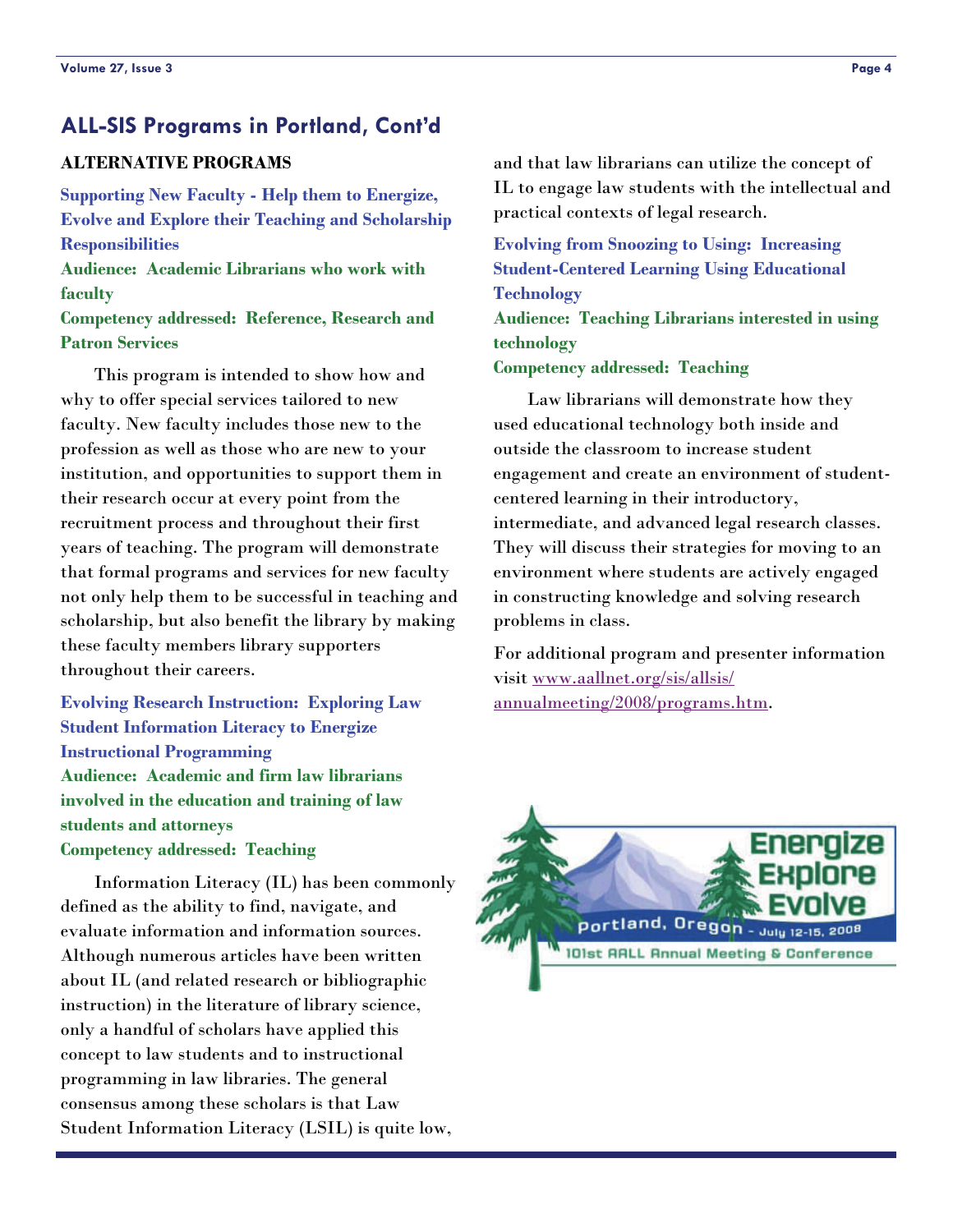# <span id="page-4-0"></span>**Schedule of ALL-SIS Programs & Events**

Program descriptions can be found here and on the ALL-SIS website at [www.aallnet.org/sis/allsis/](http://www.aallnet.org/sis/allsis/annualmeeting/2008/programs.htm) [annualmeeting/2008/programs.htm](http://www.aallnet.org/sis/allsis/annualmeeting/2008/programs.htm).

| Day, Date                                 | <b>Time</b>     | <b>Program/Event</b>                                                                                                                          |
|-------------------------------------------|-----------------|-----------------------------------------------------------------------------------------------------------------------------------------------|
| <b>Saturday, July 12</b>                  | $11:45 - 5:00$  | W-5: Amazing Technical Services: The Director's Cut (with TS-SIS)                                                                             |
|                                           | $3:00 - 5:00$   | <b>Middle Managers Meeting</b>                                                                                                                |
| <b>Sunday, July 13</b>                    | $1:30 - 2:45$   | A-1: The Library's Role in Educating Lawyers: Considering the<br><b>Carnegie Report</b>                                                       |
|                                           | $1:30 - 2:45$   | A-6: From Books to Facebook: Can We Energize Privacy as Library<br>2.0 Services Evolve?                                                       |
|                                           | $1:30 - 2:45$   | Alternative Program: Supporting New Faculty - Help them to<br>Energize, Evolve and Explore their Teaching and Scholarship<br>Responsibilities |
|                                           | $3:00 - 4:00$   | Alternative Program: Evolving Research Instruction: Exploring Law<br>Student Information Literacy to Energize Instructional Programming       |
|                                           | $4:15 - 5:15$   | C-3: Explore the Real World in Real Time: Making Legal News on<br>Jurist (with CS-SIS)                                                        |
|                                           | $5:30 - 6:30$   | New Academic Law Librarians Meeting (NALLM)                                                                                                   |
|                                           | $6:30 - 10:00$  | ALL-SIS Business Meeting, Awards & Reception                                                                                                  |
| <b>Monday, July 14</b>                    | $9:45 - 10:30$  | E-2: A Century in the Making: Researching Legal Ethics Today                                                                                  |
|                                           | $9:45 - 10:30$  | E-4: 30 Critical Technology Tools: Free and Inexpensive Software to<br>Help your Daily Life                                                   |
|                                           | $10:30 - 10:30$ | Alternative Program: Evolving from Snoozing to Using: Increasing<br><b>Student-Centered Learning Using Educational Technology</b>             |
|                                           | $10:45 - 11:45$ | F-4: Energize Your Catalog! Get Electronic Titles Out of Their Silos<br>and Into Your OPAC                                                    |
|                                           | $4:00 - 5:15$   | G-1: Beyond Volume Count: Exploring the Evolving Tools for<br><b>Evaluating Library Quality</b>                                               |
| <b>Tuesday, July 15</b><br>$9:00 - 10:30$ |                 | H-6: Exploring Initiative and Referendum Law: Origins of the<br>"Oregon System," Political Realities, and Research Tips                       |
|                                           | $10:45 - 11:45$ | I-6: Exploring Online Instructional Tools: A Showcase                                                                                         |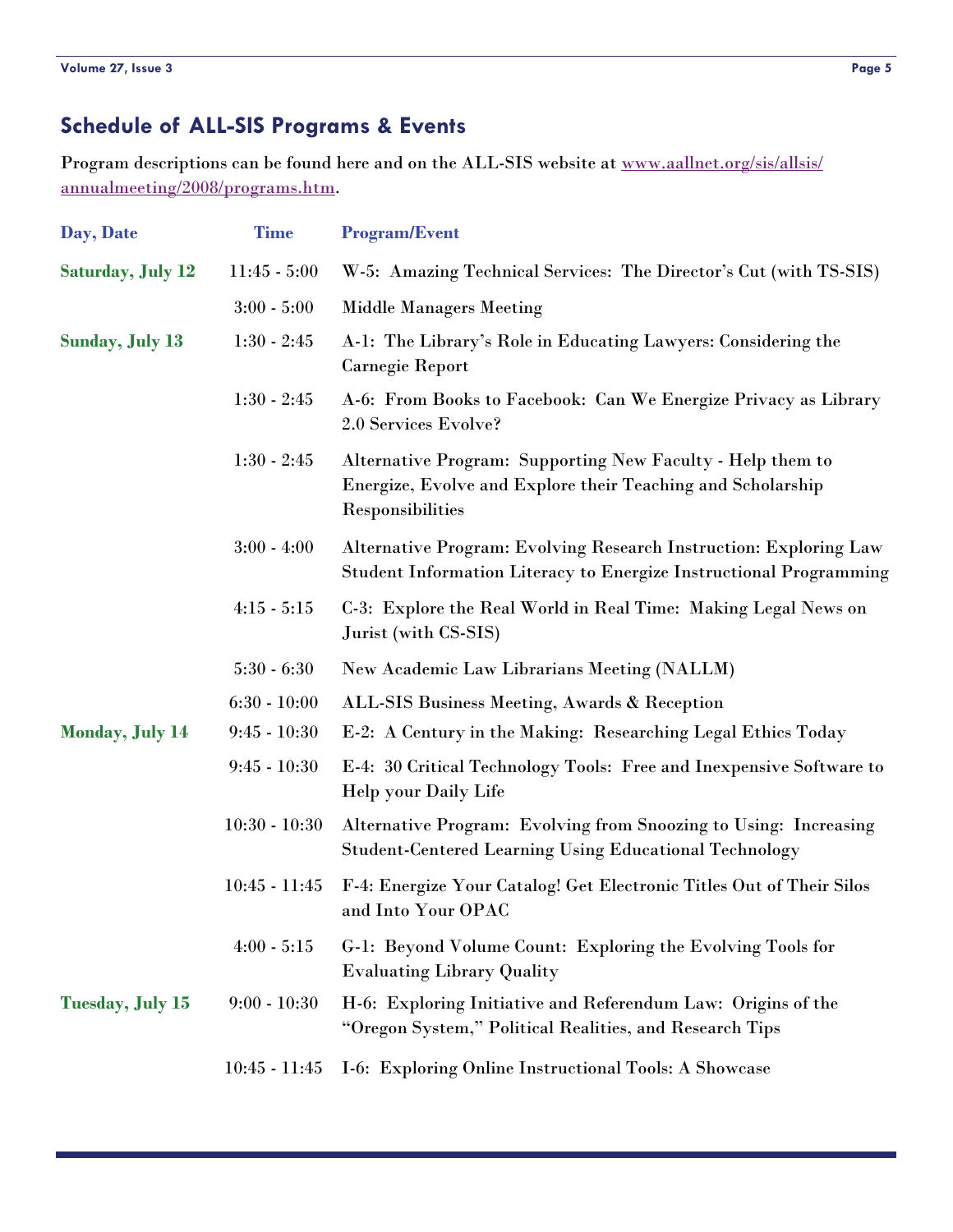#### <span id="page-5-0"></span>**Join Us for the 2008 Legislative Advocacy Leadership Training in Portland!**

 Please join the Washington Affairs Office and the Government Relations Committee in Portland for the 2008 AALL Legislative Advocacy Leadership Training! The training will be held this year from 8:30 a.m. until noon on Saturday, July 12th. Attendance is available on a first-come, firstserved basis and there is no cost for AALL members.

 This year, the Advocacy Training will focus on crucial state issues, including some of the challenges faced by county law libraries. Our panel discussion, titled "County Law Libraries: Facing Challenges, Finding Solutions," will feature a set of extremely knowledgeable speakers, including Jacquelyn Jurkins of the Multnomah Law Library, Joan M. Bellistri of the Anne Arundel County Public Law Library, and Larry Meyer of the Law Library for San Bernardino County. Angela Baldree of the Lake County Law Library will be moderating this event and will share some of her own experiences in Ohio.

 After some words of wisdom for a local keynote speaker (details TBA), the second part of the training will feature breakout sessions where you will learn strategies and skills to get your message heard! The breakout sessions will focus on funding and outreach for county, court and government law libraries; updates on the AALL authentication report and summit and strategies for moving ahead; and a role playing activity to get you more comfortable speaking with your lawmakers.

 We invite you to the Advocacy Training to learn more information about the Washington Affairs Office, make connections with new colleagues, learn better communications skills, and gain the confidence to talk to policy-makers and get your message heard. All you need to bring with you is energy, enthusiasm, and the willingness to

become active on the legislative front!

 You can register simply by sending an email to Emily Feldman, AALL Advocacy Communications Assistant, at [ejf33@law.georgetown.edu](mailto:ejf33@law.georgetown.edu), and we'll add you to the list. We look forward to seeing you there!

Below is the draft agenda.

**AALL Annual Meeting, Portland OR Legislative Advocacy Leadership Training: Navigating the Advocacy Wilderness: Tools and Tips to Become an Effective Advocate Saturday, July 12, 2008, 8:30 A.M. - Noon** 

| $8:30 - 9:00$ a.m.  | Registration, Continental<br><b>Breakfast and Networking</b>                                                                                                  |
|---------------------|---------------------------------------------------------------------------------------------------------------------------------------------------------------|
| $9:00 - 9:10$ a.m.  | Welcome, Introductions, Goals                                                                                                                                 |
| $9:10 - 9:30$ a.m.  | <b>Hot Topics and Updates on</b><br><b>AALL's Policy and Legislative</b><br>Agenda<br>Mary Alice Baish, Associate<br><b>Washington Affairs Representative</b> |
| $9:30 - 10:00$ a.m. | <b>County Law Libraries: Facing</b><br><b>Challenges, Finding Solutions</b>                                                                                   |
|                     | Moderator: Angela Baldree, Lake<br><b>County Law Library</b><br>Speakers:                                                                                     |
|                     | Jacquelyn Jurkins, Multnomah<br>Law Library<br>Joan M. Bellistri, Anne Arundel                                                                                |
|                     | <b>County Public Law Library</b><br>Larry Meyer, Law Library for                                                                                              |
|                     | San Bernardino County                                                                                                                                         |

10:00 - 10:30 a.m. Key Note Speaker [TBA]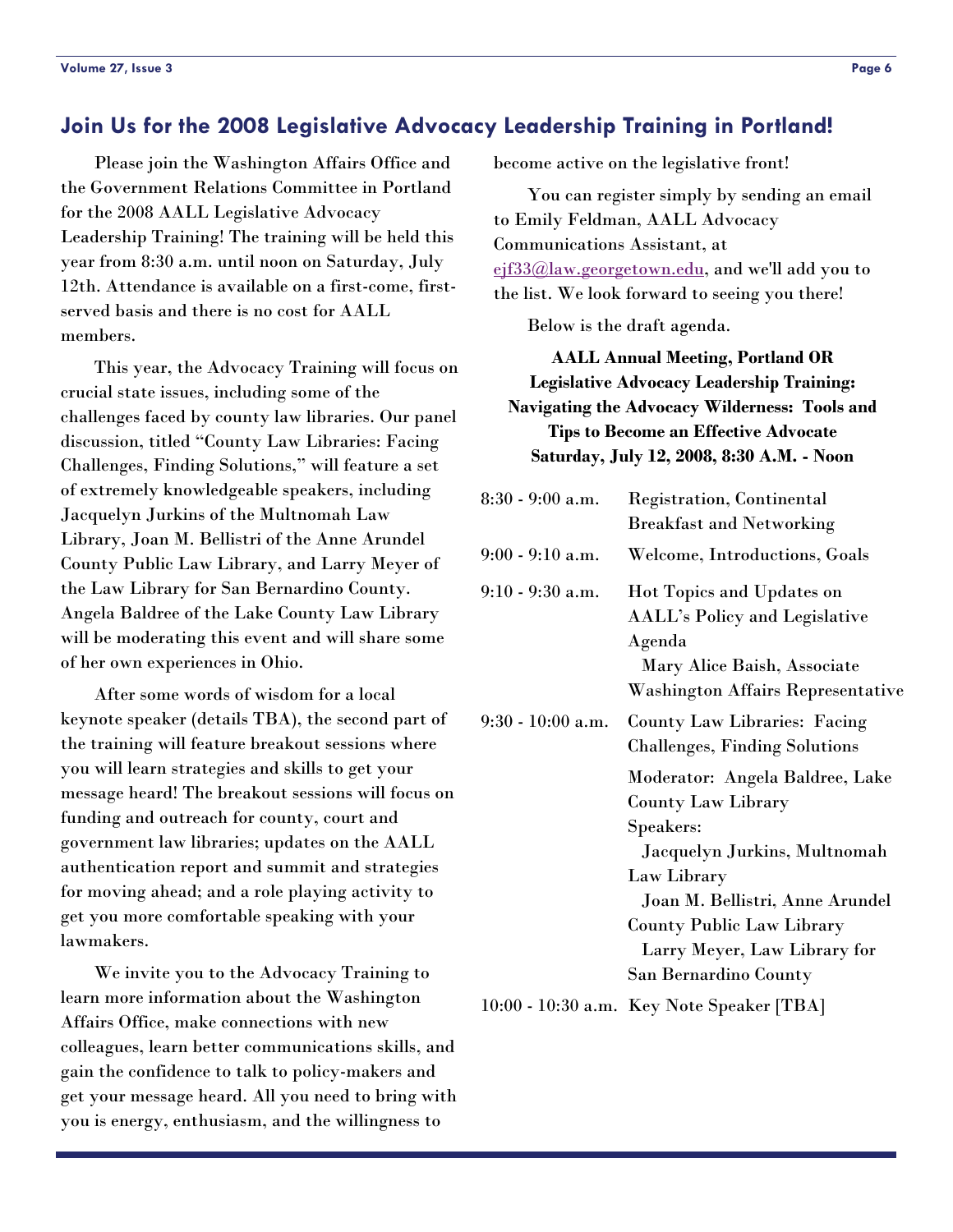## <span id="page-6-0"></span>**Proposed Amendments to ALL-SIS Bylaws Call for Papers Program in Portland**

Deborah Norwood, Chair ALL-SIS Bylaws Committee

 The ALL-SIS Bylaws Committee is proposing the following changes to Art. V, sec. 3:

Article V: OFFICERS AND COMMITTEES Section 3. Succession

In the event of the disability or withdrawal of the Chair, the title, duties, and obligations of the office shall be assumed by the Vice-Chair, who shall then serve until the end of his or her own term as Chair. If the vacancy occurs more than twenty weeks before the next election, a special election shall be held to fill the office of Vice-Chair/Chair-Elect upon the assumption of the office of Chair by the Vice-Chair.

**The occurrence of a vacancy in the position of chair shall be filled by the succession of the present vice chair/chair-elect to serve as chair until the next scheduled election of special interest section officers. The occurrence of a vacancy in the position of vicechair/chair-elect or secretary-treasurer (either before or after the vice-chair or secretary-treasurer takes office) shall be filled by a special election conducted by the nominating committee. The person elected by special election shall serve in this position for the duration of the term of office.** 

 A pdf version of this proposed change is available at the ALL-SIS website for your review by visiting the ALL-SIS website ([www.aallnet.org/sis/](http://www.aallnet.org/sis/allsis/) [allsis/](http://www.aallnet.org/sis/allsis/)) and clicking on the link to "Proposed Bylaws Change" or going directly to [www.aallnet.org/sis/](http://www.aallnet.org/sis/allsis/bylaws/proposedbylaws2008.pdf) [allsis/bylaws/proposedbylaws2008.pdf](http://www.aallnet.org/sis/allsis/bylaws/proposedbylaws2008.pdf).

 A vote on the amendment will be scheduled for the ALL-SIS business meeting at the annual meeting of AALL in Portland in July.

 We are proposing the change because the ALL-SIS Bylaws dealing with succession due to a vacancy differ with the model AALL Bylaws for SIS's. To view the model AALL Bylaws for SIS's, visit [www.aallnet.org/committee/bylaws/bylaws.html](http://www.aallnet.org/committee/bylaws/bylaws.html).

Joseph Gerken, Chair AALL LexisNexis Call for Papers Committee

 Each year, with the sponsorship of Lexis-Nexis, AALL conducts a "Call for Papers" competition to recognize librarians who author significant works of scholarship. The winners of the AALL Lexis-Nexis Call for Papers Award discuss their respective papers in a session at the AALL Annual Meeting. This year's program - to which all conference attendees are invited to attend - will be held on Sunday, July 13, at 3:00 p.m.

 In addition to presentations by the award winners, the program also includes a guest speaker. This year's guest will be [Michael](http://www.law.arizona.edu/Faculty/getprofile.cfm?facultyid=26)  [Chiorazzi,](http://www.law.arizona.edu/Faculty/getprofile.cfm?facultyid=26) Associate Dean for Information Services, Professor of Law and Information Resources & Library Science, at the Rogers College of Law, The University of Arizona. Mr. Chiorazzi is the editor of *Legal Reference Services Quarterly*, and co-editor of *Prestatehood Legal Materials: A Fifty-State Research Guide*, which won AALL's 2007 Joseph L. Andrews Bibliographic Award.

 The winners also have their articles published in *Law Library Journal*. The current issue of *Law Library Journal*, Volume 100, No.1, features two winning articles from the 2007 Call for Papers. Those articles are:

- Margaret A. Leary, *Discovering William Cook: Ten Sources for Reconstructing the Life of a Lawyer*, 100 Law Libr. J. 39 (2008), available at [www.aallnet.org/products/](http://www.aallnet.org/products/pub_llj_v100n01/2008-03.pdf) [pub\\_llj\\_v100n01/2008-03.pdf](http://www.aallnet.org/products/pub_llj_v100n01/2008-03.pdf), and
- Connie Lenz & Helen Wohl, *Does Form Follow Function? Academic Law Libraries' Organizational Structures for Collection Development*, 100 Law Libr. J. 59 (2008),

*([Continued on page 8\)](#page-7-0)*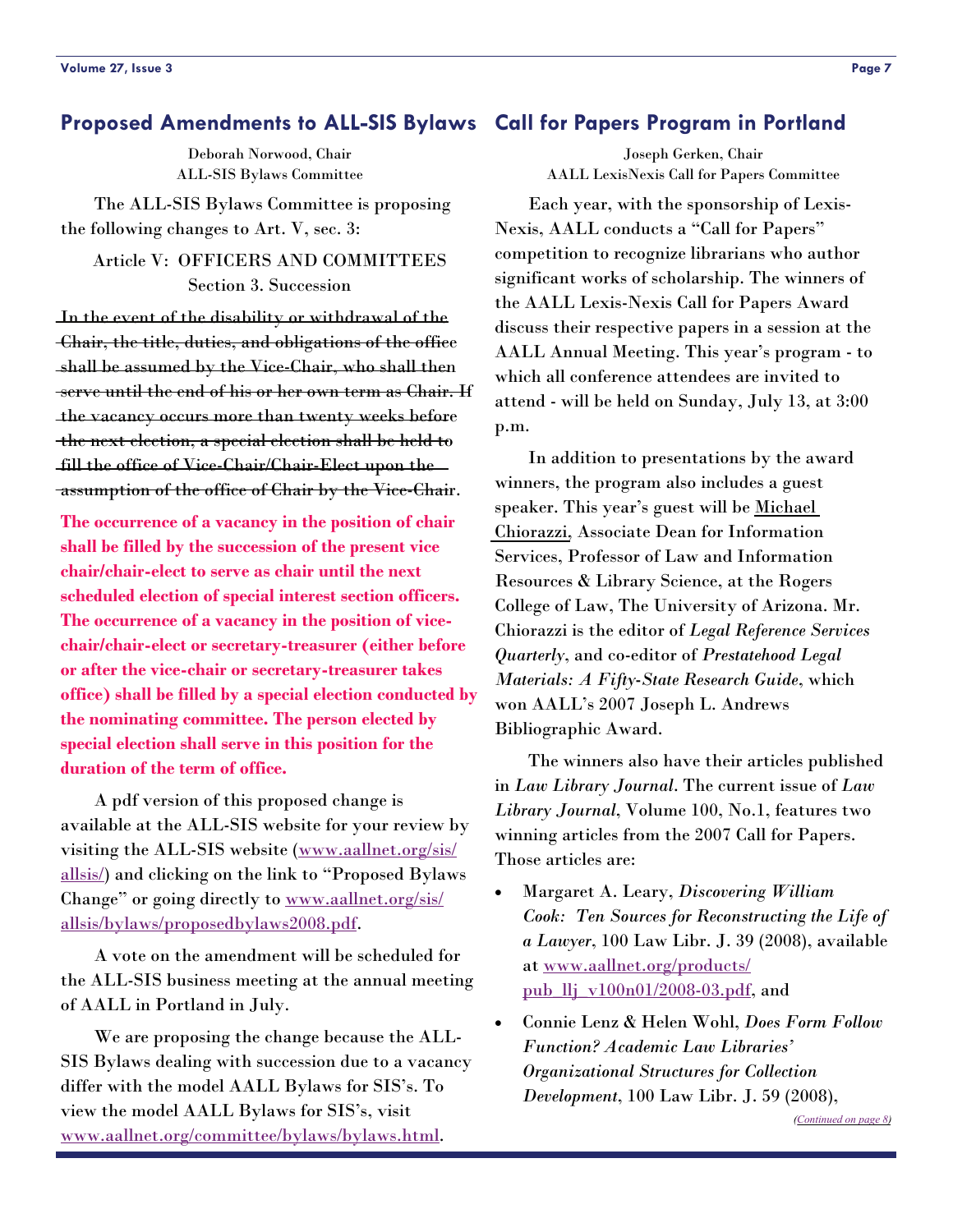#### <span id="page-7-0"></span>**Call for Papers, Cont'd**

available at [www.aallnet.org/products/](http://www.aallnet.org/products/pub_llj_v100n01/2008-04.pdf) [pub\\_llj\\_v100n01/2008-04.pdf](http://www.aallnet.org/products/pub_llj_v100n01/2008-04.pdf).

 These two articles shared the award for the Open Division competition.

 The prior issue of *Law Library Journal*, Volume 99, No.4, featured the winner of the Student Division of the 2007 Call for Papers:

• Shawn G. Nevers, *Candy, Points and Highlighters: Why Librarians, Not Venders, Should Teach CALR to First-Year Students*, 99 Law Libr. J. 757 (2007), available at [www.aallnet.org/products/](http://www.aallnet.org/products/pub_llj_v99n04/2007-46.pdf) pub  $ll$ j  $v99n04/2007-46.pdf$ .

 Congratulations to these outstanding librarian-authors. The Call for Papers Committee looks forward to seeing you in Portland at our program.

# **The Role of Print Repositories in an Electronic Age**

Carmen Brigandi, Assistant Director for Technical & Administrative Services California Western School of Law

 This program at AALL, sponsored by TS-SIS, may be of interest to many members of ALL-SIS. Scheduled for Sunday, July 13, from 3:00 - 4:00 PM, the program will address the role of print repositories in an electronic age, as well as offer insights, concepts, and logistics of the program. The program will be presented by Kent McKeever and Jerry Dupont, both members of the Legal Information Preservation Alliance's (LlPA) Print Retention Program, and myself.

 This program concept is to physically preserve 5 to 6 copies of selected core U.S. legal materials. Online resources have practically eliminated the need for print versions of legal materials, however often the print is the only

"official" version when an electronic version is questionable.

 Participation in LIPA is open to anyone who has the selected materials and can offer access that is secure and climate controlled. This sharing of archival repositories would result in the preservation of print legal materials, possibly sharing access to jointly held materials, as well as providing the housing and proper treatment for last, best copies.

 The Print Retention Program has been developing this concept, taking into account input from the community in general. This program explores crucial issues such as: Must the print repositories be for preservation but non-retrieval, or is retrieval from extremely low-use open storage acceptable? What are the tradeoffs between regional shared facilities vs. making separate arrangements for off-site storage? How can information about the status of specific titles be shared? What considerations for administration and coordination need to be taken into account?

 LIPA has established a preliminary informal agreement with the Law Library Microform Consortium (LLMC) to set up a control website. The initial record from Columbia & Harvard can be seen at [www.llmc.com/AboutLIPA.asp](http://www.llmc.com/AboutLIPA.asp).

 This program will inform participants of the materials covered, the technical steps, and the legal steps that have been initiated, and will explore the future steps needed. Please join Kent, Jerry, and me as we share our visions, and the future of print legal materials.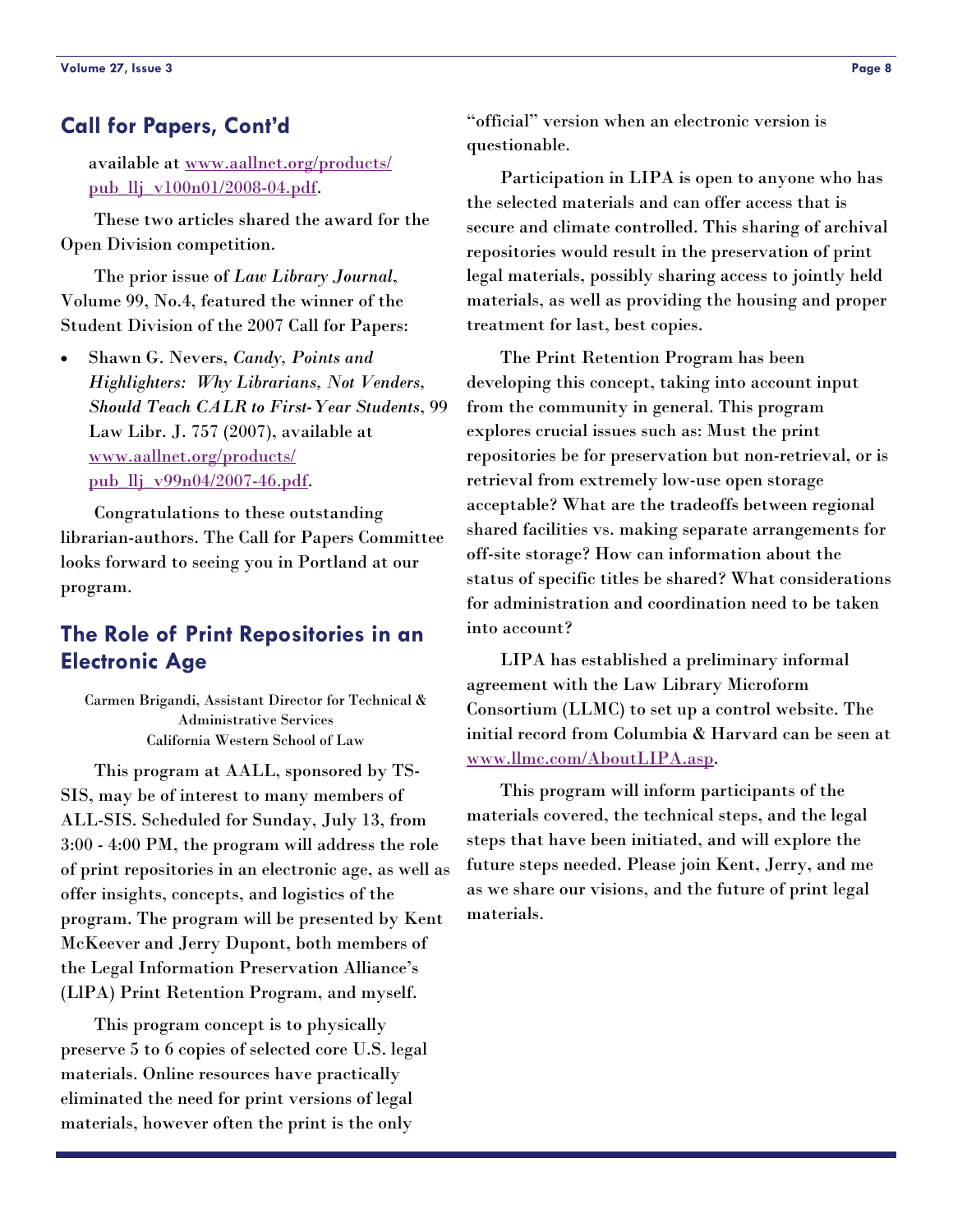#### **ALL-SIS Student Services Committee**

James G. Durham, Committee Chair

 The ALL-SIS Student Services Committee was initiated by the 2007 - 2008 ALL-SIS Chair, Michelle Wu. She appointed James G. Durham as the first Committee Chair. The ALL-SIS Board Liaison was Filippa Marullo Anzalone. Initial members of the committee included Hays Butler, Gary Hill, Karen Storin Linitz, Paul Moorman, Tawnya Plumb, Michael Roffer, Etheldra Scoggin, and Monica Sharum.

 The Committee web site was established by Diane Murley, ALL-SIS Web Administrator at [www.aallnet.org/sis/allsis/committees/students/](http://www.aallnet.org/sis/allsis/committees/students/index.asp). The first web site posting was the record of minutes for the first Committee meeting on Monday, July 16, in the Hilton New Orleans Riverside during the 2007 Annual Conference. The minutes included plans for the year and a tentative timeline for projects.

 A new *ALL-SIS Student Services Committee Handbook* was created in the fall of 2008 and was added to the Committee's web site. The Handbook, which is intended to be expanded and updated annually, contains a history of the committee, charges and goals, an annual calendar, web page information, and a provision for handbook maintenance.

 The major undertaking of the Committee was creation and dissemination of a "Student Services in Academic Law Libraries Survey." The initial draft was authored by James Durham, with subsequent critiques and additions from the Committee members and Board Liaison. These comments were incorporated into the final version of the survey, which was loaded on Zoomerang by Paul Moorman. After several test runs by members, the survey was distributed in

<span id="page-8-0"></span>**First Annual Report** March on the LAW-LIB and ALL-SIS discussion lists, and also was posted on the Committee web site. The survey received 289 visits, ending in 178 completed responses. The detailed results of this survey are available on the Committee web site and in an *ALL-SIS Newsletter* article that accompanies this report.

> In conjunction with the tallying of survey results, the Committee collected sample student services documents and publicity materials for an online bank, which will be loaded by Diane Murley on the Committee's web site by early June. This initial bank, which will be expanded annually, is intended to serve as a source of inspiration for academic law librarians.

> In addition to any charges recommended by the ALL-SIS Board, the Committee recommends attention in the upcoming year to several issues and projects suggested by respondents to the "Student Services in Academic Law Libraries Survey." These projects include expanding the online bank of documents, drafting sample policies for librarian collaboration with law journals, and creating a survey of law student research habits and needs.

#### **Results of the "Student Services in Academic Law Libraries Survey"**

James G. Durham, Committee Chair

 The ALL-SIS Student Services Committee collaborated this spring to create a survey, intended to develop a snapshot of student services in academic law libraries during the 2007-2008 academic year. The "Student Services in Academic Law Libraries Survey" is a first step of this inaugural ALL-SIS committee to assess the state of student services, with an eye toward promoting and improving student services in upcoming years.

 The Zoomerang survey was distributed in March of 2008, receiving 178 complete responses that could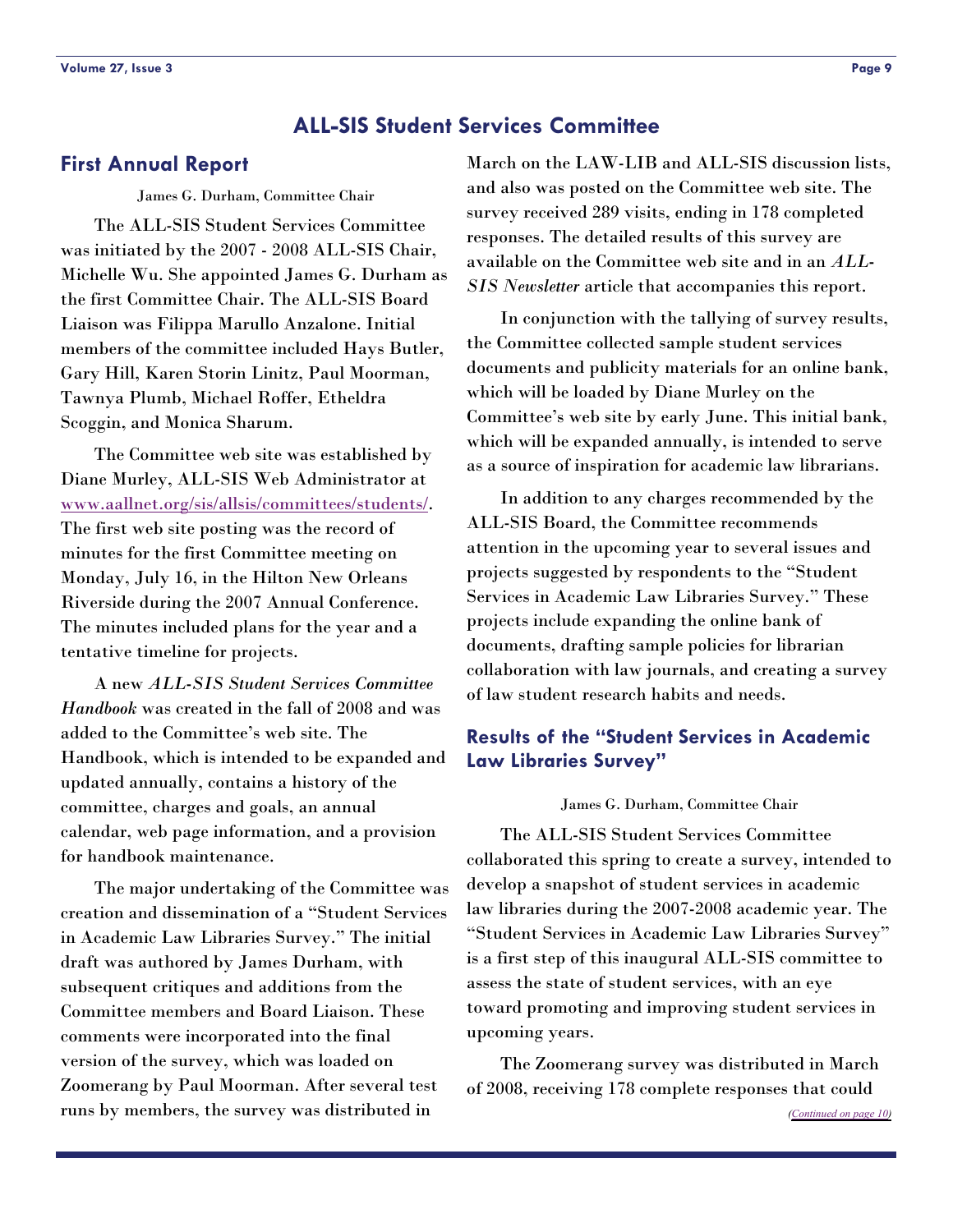<span id="page-9-0"></span>be used to tally meaningful results. The survey consisted of 51 questions, most with multiple choice answers. Nine open-ended questions allowed respondents to submit personalized answers. The survey was distributed through the LAW-LIB and ALL-SIS discussion lists, and was posted on the web site of the ALL-SIS Student Services Committee.

 This article presents the results of the survey, including some of the open-ended comments, and concludes with suggestions for future committee action related to the results. (Please note that percentages for some questions add to 99% or 101%, instead of 100%, because percentages have been rounded to whole numbers.) The current members hope that subsequent incarnations of the committee will use these results as the basis for surveys and for projects designed to improve student services in legal academia.

#### **STUDENT ORIENTATION**

- Do the librarians at your school participate in school-wide new student orientation sessions? Yes - 84%; No - 16%
- Do the librarians provide a separate session during orientation that concerns library policies and/or research? Yes - 62%; No - 21%; Librarians present with others - 16%
- Do the librarians provide library tours as a part of new student orientation? Yes - 72%; No - 28%
- Do the librarians provide information (in paper or electronic form) that is included in the general orientation packet distributed by the school at first-year orientation? Yes - 69%; No - 31%
- Do the librarians provide separate library information packets or electronic files (such as flash drives) during orientation that are not

included in the general orientation packet distributed by the school? Yes - 44%; No - 56%

• *Open-ended question*: Comments about librarian participation in new student orientation.

> A common theme of the 70 comments received for Question 6 was "not enough time." Many librarians felt that the short period (generally ranging from 15-30 minutes) allotted to library services during orientation was insufficient to cover essential information. Several librarians said that the "spillover" was handled during the first few weeks of LRW classes, when librarians gave required introductory lectures and conducted library tours. Topics covered during orientation included passwords for Lexis and Westlaw, logging into campus networks, wireless access, TWEN, and library policies. One librarian commented, "Students are drinking from a firehose during orientation, and spill some. We must remind them later about the catalog, etc. …" At least one library teaches the first session of their legal bibliography course during orientation week. Librarians had varied opinions about library tours during orientation. Some thought orientation tours were "of limited utility," while others included them regularly. Many libraries use orientation as an opportunity to socialize with students, promoting services and being "among the first friendly faces that new students see." In this vein, some libraries sponsor refreshment breaks during orientation, host an atrium information table, and hold welcome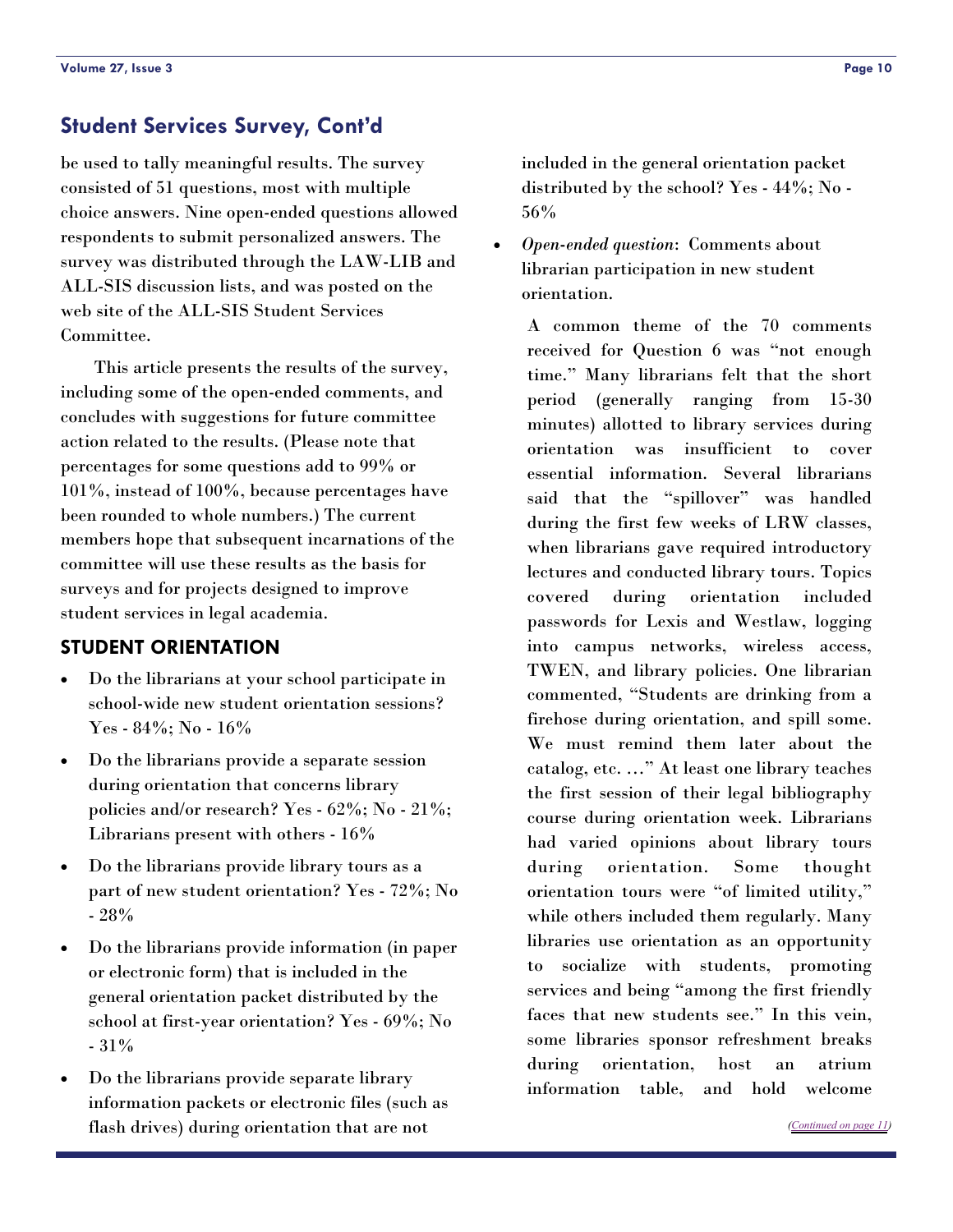<span id="page-10-0"></span>receptions in the library. One librarian likes orientation because it "presents the librarians … as full working partners within the law school environment." Another librarian mentioned participating in orientation for L.L.M. students.

#### **JOURNALS/MOOT COURT**

- Is a specific staff member assigned as the library's liaison to law journals? Yes - 43%; Shared responsibility - 27%; No - 30%
- Do the librarians provide orientation sessions for new law journal staff members? Yes - 72%; No - 28%
- Do the librarians provide law journal staff members with a packet or electronic file (such as a flash drive) of materials about library services to journals? Yes - 35%; No - 65%
- Do the librarians provide orientation sessions for members of moot court teams? Yes - 20%; No - 80%
- Do the librarians provide moot court team members with a packet or electronic file (such as a flash drive) of materials about library assistance to teams? Yes - 10%; No - 90%
- Does the library have a web page (or section of a web page) devoted to services to law journals? Yes - 19%; No - 81%
- Does the library have a web page (or section of a web page) devoted to services to moot court teams? Yes - 2%; No - 98%
- *Open-ended question*: Comments about library services to law journals and moot court teams.

Question 14 garnered 49 comments. Some libraries appoint librarians as liaisons to specific journals, while others report sporadic interest of law review editors in training and interaction. Librarians who

regularly train journal staffs covered the following topics in sessions: Bluebook, citechecking, interlibrary loan procedures, and establishing TWEN and Lexis Web Courses pages for individual journals. Some journals assign a particular editor to coordinate interlibrary loan for the journal staff. One respondent mentioned the importance of contacting journal editors early in the year to establish a relationship. One library extends hours to accommodate moot court competitions.

#### **STUDENT ORGANIZATIONS**

- Do any librarians serve as faculty/staff sponsors for student organizations? Yes - 14%; No - 86%
- *Open-ended question*: If so, how many librarians and which organizations?

23 respondents commented on Question 16. Librarians sometimes are assigned as formal liaisons to moot court boards, alternative dispute resolution groups, and law journals. On a volunteer basis, librarians have served as sponsors for the following student organizations: ACLU, Animal Law, Children's Advocacy Law Society, Christian Legal Society, Gay-Straight Alliance, Health Law Society, International Law Society, Lambda Legal Society, Legal Democrats, National Lawyers Guild, Native American Law Students, Outlaw, South Asian Law Students Association, and Women's Law Students Association. Someone also served as the sponsor for the student newspaper.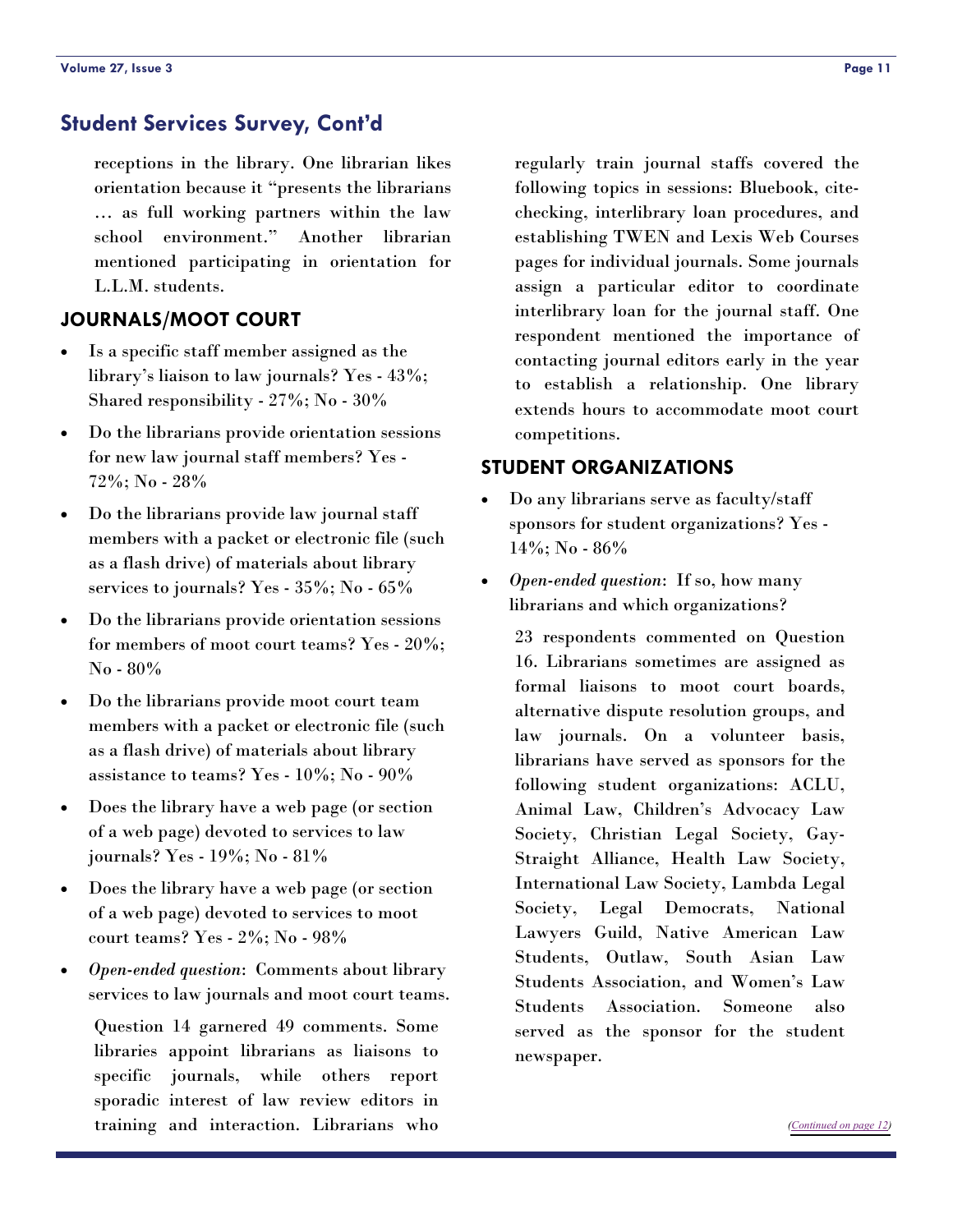- <span id="page-11-0"></span>• Do any librarians participate in the activities of student organizations? Yes - 28%; No - 72%
- *Open-ended question*: If so, how many librarians and which organizations?

Even when not serving as official sponsors of student organizations, many librarians attend meetings and assist with special events such as talent shows, food-eating contests, running races, and serving as judges in competitions. Some respondents mentioned multiple librarians participating in student groups such as American Constitution Society, Animal Defense, Black Law Students Association, International Law Society, Lesbian and Gay Law Students Association, Medical Law Society, Native American Law Students Association, Public Interest Law Foundation, Student Bar Association, and various moot court groups. Question 18 received 38 responses.

• *Open-ended question*: Comments about librarian participation in student organizations.

> Most respondents had expressed their views in comments for Questions 16 and 18. Thus, only 22 brief comments were received for Question 19. Participation in student organizations seems to vary from year to year, depending on staff interest and student activism. One librarian commented, "Do it. Good visibility."

## **STUDY ABROAD PROGRAMS**

• Do any librarians teach or administrate in summer or semester study abroad programs? Yes - 13%; No - 87%

- Do librarians participate in orientation sessions for study abroad sessions? Yes - 10%; No - 90%
- *Open-ended question*: Comments about librarian participation in study abroad programs.

38 comments were submitted for Question 22. Several librarians conduct guest lectures for professors teaching foreign L.L.M. students. Some librarians teach "resource sessions on the law of the host nation prior to study abroad trips." One librarian collaborates with the IT Director to teach a joint session before each study abroad program. At one school, two librarians travel each year to teach the legal research component of two study abroad programs (one for each program). At another school, two librarians occasionally serve as program administrators. One person coordinates an annual study abroad program. Several librarians expressed an interest in participating in study abroad programs, but said that librarians currently are not doing so at their schools. One respondent (hopefully, a comedian) said, "We'd love to do this kind of thing, but as it is - well, it is a struggle not to do vodka shots in my office."

#### **REFERENCE SERVICES**

- How many hours per week is your reference desk staffed?
	- $0$  (on call only)  $5\%$
	- $1-25-3%$
	- $26-50 12%$
	- $51-75-53%$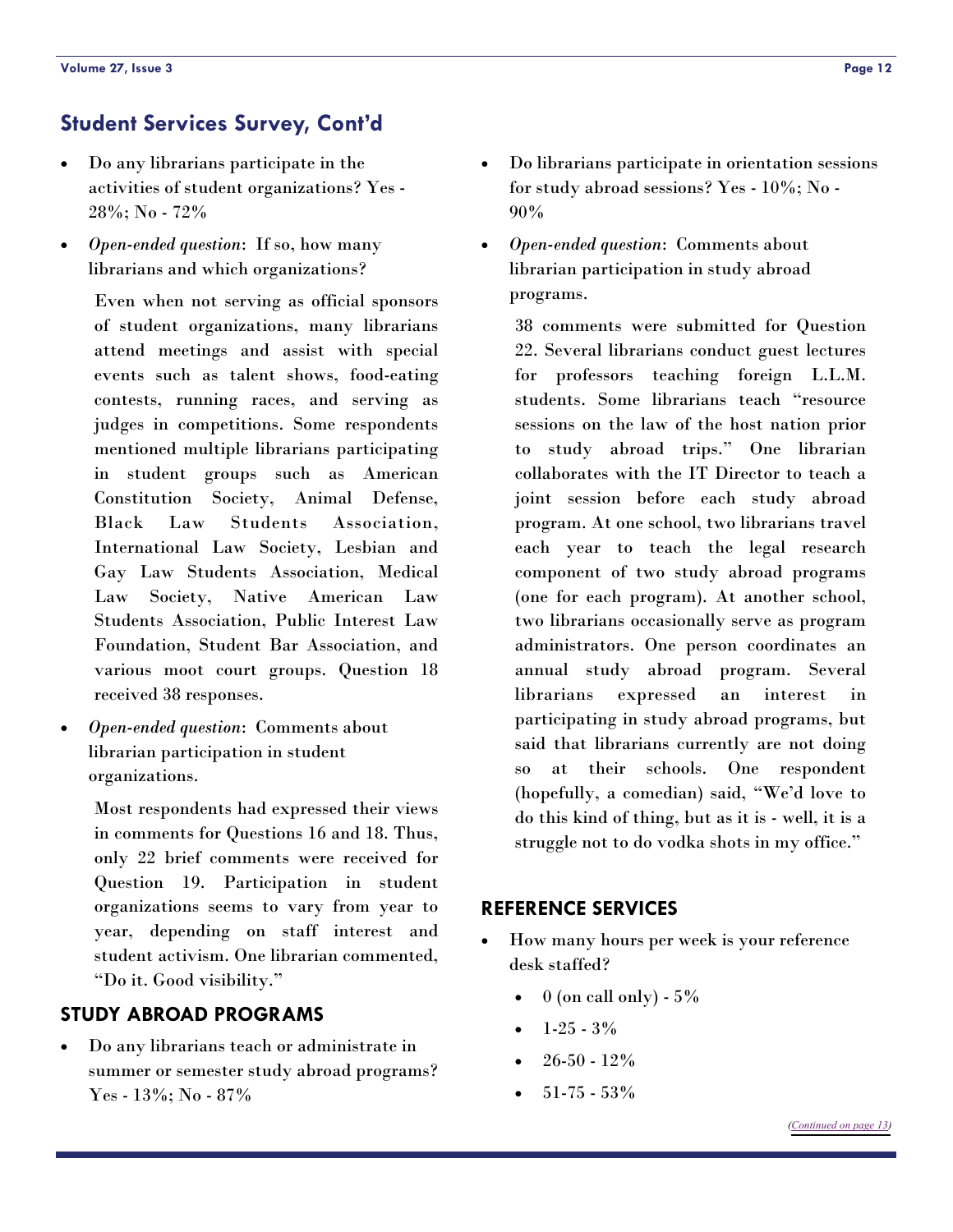- <span id="page-12-0"></span> $\bullet$  76-100 - 23%
- 101 or more  $5%$
- Please estimate what percentage of reference queries (phone, email, instant messaging, and in-person) at your library come from law students?
	- $1\% 25\% 9\%$
	- $26\% 50\% 31\%$
	- $\bullet$  51%-75% 39%
	- 76%-100% 22%
- What percentage of student reference queries are addressed by telephone?
	- $\bullet$  1%-25% 93%
	- $26\% 50\% 5\%$
	- $51\% 75\% 1\%$
	- 76%-100% 1%
- What percentage of student reference queries are addressed by email?
	- None  $5\%$
	- $\bullet$  1%-25% 86%
	- $26\% 50\% 7\%$
	- $51\% 75\% 3\%$
	- $76\% 100\% 0\%$
- What percentage of student reference queries are addressed by instant messaging?
	- None  $74\%$
	- $\bullet$  1%-25% 25%
	- $26\% 50\% 1\%$
	- $51\% 75\% 0\%$
	- $76\% 100\% 1\%$
- What percentage of student reference queries are addressed in-person?
	- $1\% 25\% 4\%$
- 26%-50% 22%
- 51%-75% 37%
- $76\% 100\% 37\%$
- Are librarians available to assist students by individual appointments? Yes - 97%; No - 3%
- If so, approximately how many individual student appointments are scheduled each year?
	- $1-25-50%$
	- $26-50 28%$
	- 51-75 12%
	- 76-100 4%
	- More than  $100 6\%$
- Does your library provide paper copies of research guides for students, written by the librarians? Yes - 74%; No - 26%
- Does your library provide online copies of research guides for students, written by the librarians? Yes - 88%; No - 12%
- Does your library maintain a bank of old exams (paper or online) for students to consult? Yes - 92%; No - 8%
- *Open-ended question*: Comments about library reference services.

Only 15 librarians submitted comments for Question 34. Respondents expressed an interest in exploring (or expanding) chat and instant messaging as a mode of reference services to students. One librarian mentioned the importance of personal contact with students and said the library held an annual Technology Fair where students attend training sessions and demos of electronic resources, conducted by company representatives and by librarians.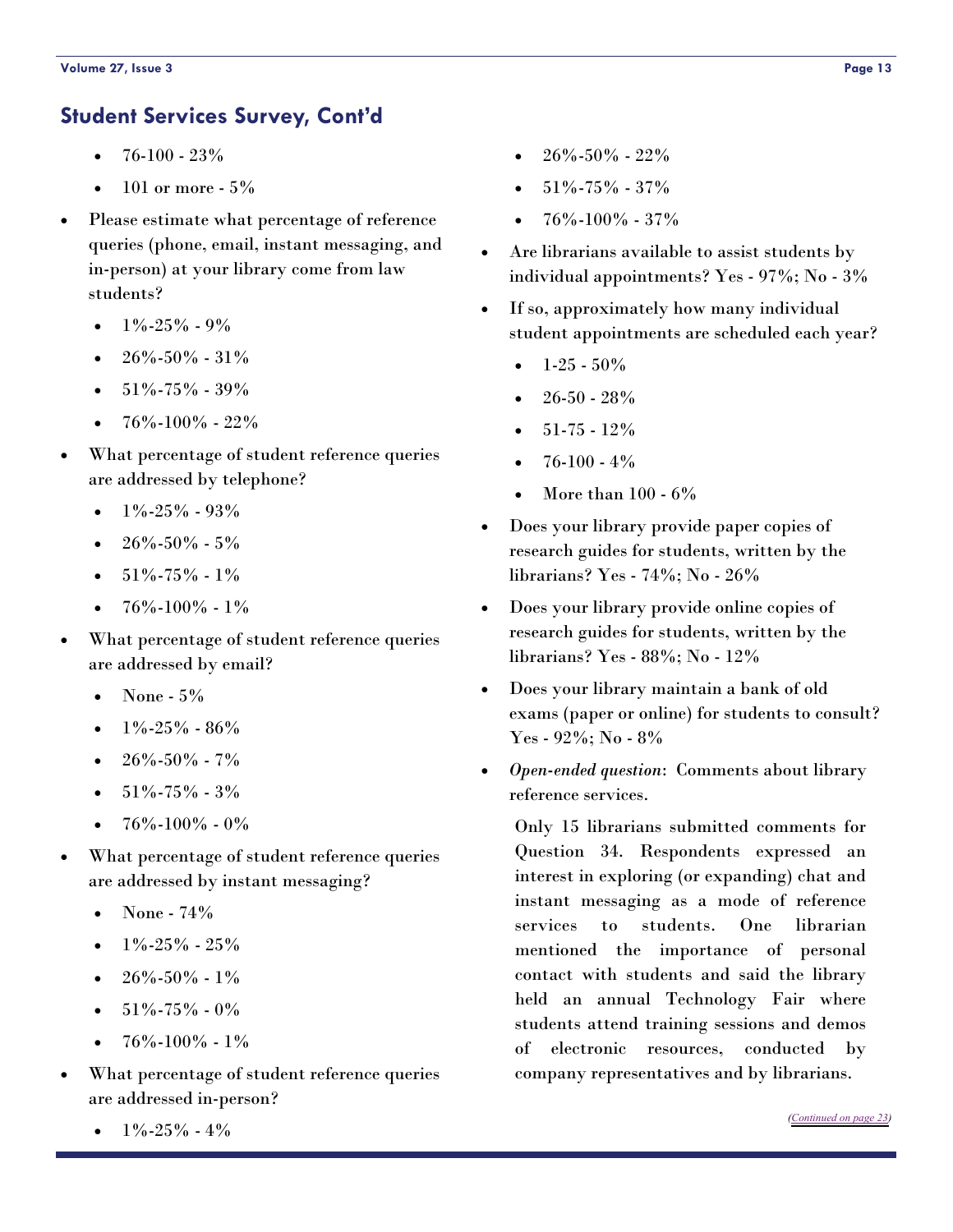#### <span id="page-13-0"></span>**PreCYdent: A New Search Engine Enters the Legal Research World**

Steven Robert Miller, Ruth Lilly Law Library Indiana University School of Law-Indianapolis

 A new legal search engine named PreCYdent debuted earlier this year. PreCYdent.com was founded in April of 2006 to create new technologies for legal research. "PreCYdent" is an old English spelling of the word "precedent," but the "cy" in the spelling is suggestive of "cybernetics." PreCYdent.com was co-founded by Thomas A. Smith,<sup>1</sup> a law professor at the University of San Diego. PreCYdent.com is based upon the application of a proprietary search system to a database of over 923,000 federal and state cases,2 over 51,000 statutes,3 regulations and other legal documents.4



 While working on a law review article in 2004, Professor Smith read a book unrelated to his research at the time entitled, *Linked: The New Science of Networks*5, by Albert-László Barabási. Barabási's book influenced Smith to write a paper entitled "Web of Law," which he posted to SSRN.6 The reception to his SSRN paper was very positive from law librarians and law professors, but no academic law review saw the same importance in it as Smith did and those providing positive

feedback.

 Professor Smith began cold-calling mathematicians who might be interested in his idea of writing a paper about legal citation networks. He found a graduate student of the internationally known computer scientist Piero Fraternali, Antonio Tomarchio,7 who was visiting at Cornell. Tomarchio and Smith wrote about the mathematical properties of legal citation networks. In April of 2006, Smith and Tomarchio formed PreCYdent to build a legal search engine, and Smith found an angel investor in San Diego, who invested \$100,000 towards the development of PreCYdent. Smith and Tomarchio began to form a team to build the legal search engine we call PreCYdent today.

 PreCYdent has all U.S. Supreme Court decisions, all U.S. Courts of Appeals decisions reported in the Federal Reporter from 1950 to 2006, and all published and unpublished Courts of Appeals decisions reported after 2006. PreCYdent has an incomplete U.S. District Court database of decisions since 2004. In addition to federal court decisions, PreCYdent also "crawls" state court sites for all available state cases. The back file of state decisions varies from state to state. For example, the Arizona Court of Appeals' decisions go back to January of 2008, but the Oklahoma Court of Criminal Appeals' decisions go back to January of 1900. Most state case law on PreCYdent goes back about ten years. Archival data is much harder and more expensive to provide users. Licensing archival data will be expensive. Professor Smith recently received a quote for a licensing agreement from one of the three largest legal publishers of about 45 cents per 1,000 words. "When you have four million cases, such an agreement would cost about \$10 million."8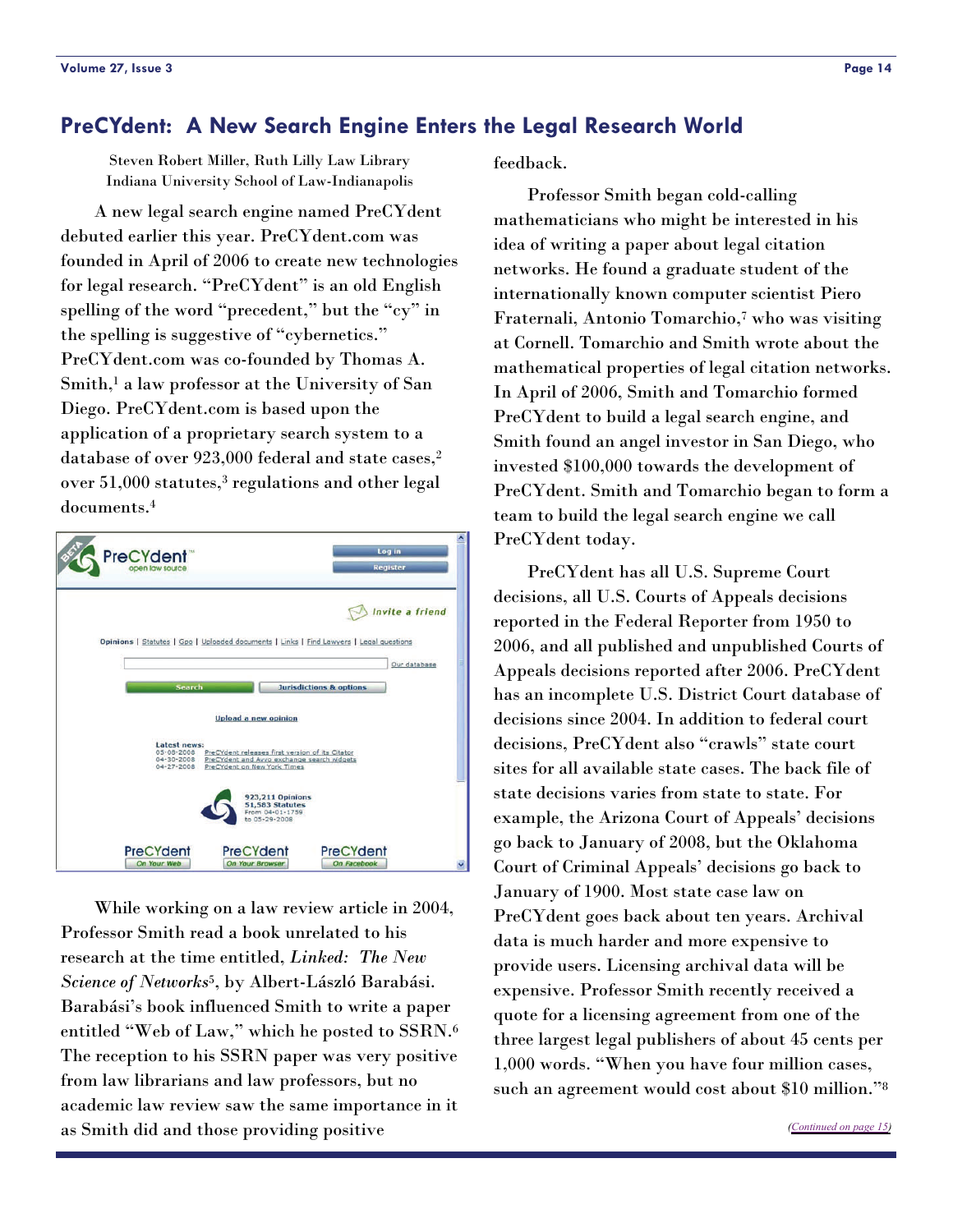<span id="page-14-0"></span> Despite its popularity, there are no plans to charge anyone for using PreCYdent. Some have asked the question as to "why should PreCYdent be free." Smith replies, "Well, looking at it from the other side, why shouldn't it be free? This information is in the public domain."9 Professor Smith has given some thought to providing subscription services in the future if they develop PreCYdent in the area of non-public domain materials. As he explained, there is a crowded market with low-end providers. "We don't want to be another entrant in already crowded space."

 PreCYdent's algorithm offers another way to cut the material and to make sure nothing important is missed. Therefore, even lawyers with a flat-rate license on Westlaw or LexisNexis may use PreCYdent in the interest of being thorough.10 Many use PreCYdent to do their homework before they even talk to a lawyer. For savvy legal researchers who have access to Westlaw or LexisNexis, or know their way around a law library, PreCYdent offers something that can supplement their research needs. Google Analytics11 tells the PreCYdent team that they also have attorneys from large law firms that come to a free site like PreCYdent and then go to Westlaw and Lexis where the meter is running. It is free, so lawyers can use PreCYdent to clear the ground before they start running up research charges. They know that high school students and government agency workers use their services. "We provide a service to a wide audience. We see this as an opportunity in providing a service in law."12

 Carl Malamud, a longtime advocate of free government information,13 recently said, "It's about time legal information is free and open online to the public. Information on medicine on the Web has changed the doctor-patient relationship - but it's still hard to do your homework before you go to see

a lawyer. Law is the last bastion."14 Because of Carl Malamud's efforts to create free online access to government documents, Smith decided to add GPO documents to PreCYdent and donate copies of the state cases gathered by PreCYdent's web crawling to Malamud's organization. Although other sites also provide GPO documents, PreCYdent as with case law offers a different search algorithm to reach them.

#### **How similar is PreCYdent to Google?**

 PreCYdent uses a combination of algorithm and user response similar to Mahalo (Beta),15 but focuses on legal cases and statutes.16 PreCYdent uses various mathematical techniques. One in particular is eigenvector centrality.17 Its unique algorithm was developed by Antonio Tomarchio. Professor Piero Fraternali and Professor Stefano Ceri, internationally known computer scientists at the Politecnico di Milano,18 are the scientific advisors of PreCYdent.19 The PreCYdent search engine developed from the same Kleinberg principles<sup>20</sup> used by Google's PageRank21 but branches off by integrating the uniqueness of the idiosyncrasies found within the body of two hundred years of American case law.

The question of similarity to Google must be asked and answered in context. According to Professor Smith, PreCYdent cannot disclose its algorithm and claims to have better search results in selected case research than either Westlaw or Google. Google's PageRank algorithm models probable behavior of networks including eigenvector methods.22 PreCYdent is different than PageRank and does not infringe upon Google's patents<sup>23</sup> in any way, but the perception is that it is very similar to Google because of the web-based, natural language (simple search string) strategy versus the longtime, Boolean search strategies of Lexis and Westlaw. The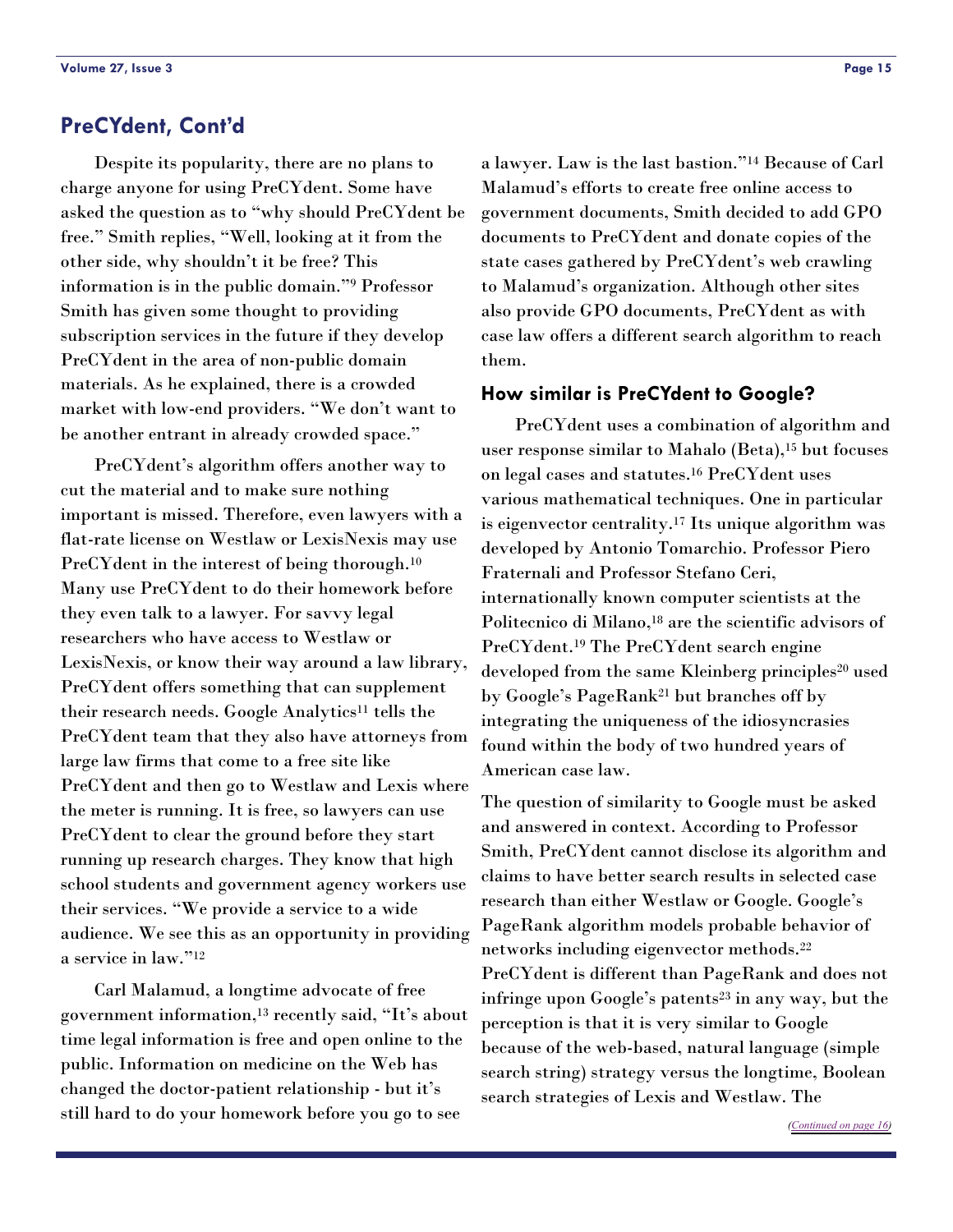<span id="page-15-0"></span>PreCYdent algorithm mines the information latent in the legal citation network to find the most authoritative and relevant legal authorities in response to the researcher's query.24

 PreCYdent's network takes into account not only direct connections but also indirect links and temporal factors. This allows them to get around some of the obstacles of the earlier Kleinberg algorithm on legal cases. According to Smith, the Kleinberg algorithm appears biased towards very old cases, which tend to have many citations. PreCYdent's algorithm, on the contrary, is able to recognize important "very young" authorities. Even 2008 cases can rank among the first results when using the PreCY dent search engine.<sup>25</sup>

 The PreCYdent algorithm is query-dependent. The network variables and the centrality scores are calculated spontaneously when needed on the set of documents textually related with the user query. Other successful eigenvector centrality algorithms such as PageRank calculate the authority scores offline on the whole network and they are not related with the domain of the document. The PreCYdent algorithm represents the first, large-scale application of querydependent, eigenvector centrality methods for ranking.26

 In a recent issue of the *Res Ipsa Blog*, Benson Varghese writes about a search he ran using PreCYdent, namely, "arrest warning," which yielded some interesting results. The landmark *Miranda* decision came up first in PreCYdent, but came up sixth in Westlaw and something higher in LexisNexis.27 Varghese highlights a problem that many librarians face when counseling students, paralegals, and other legal researchers on the dangers of simple (natural language) search string strategies on any database. Librarians emphasize to students the need to know something about the

topic before they begin searching. But it is as if PreCYdent is providing *topical* elements in the search results ranking. PreCYdent also appears to be adding a layer of *authority context* in its relevance ranking system.

 PreCYdent mines the law from law review articles and from the opinions of law professors. For example, their team sent out letters to law professors around the country about various topics. Data collected from the surveys were used to generate search strings and search responses (e.g., "private property takings") to arrive at the most qualitatively relevant matches to a particular search. Authority found in context was a key element to their search strategy. "Measuring authority is an art rather than a science" according to Professor Smith and PreCYdent.com is attempting to do it in a way that has not been done before.28

 You do not need to log onto PreCYdent. And you will not need to log onto it in the future. The registration feature is used to find a connection among users in a social network environment in order to provide an advanced search engine to find people later on when PreCYdent is more developed. Collaborative filtering is what the registration process aims to achieve. Anonymity is presumed. They were sensitive to some of the news stories about privacy issues surrounding many online services that have surfaced over the past several years.29

 The latest feature introduced on PreCYdent is the first release of a case citator that allows you to check for subsequent actions on cases, such as overruling, reversals, and affordances. PreCYdent now offers a citator page for each case that displays all this information. For your convenience, you can also access this information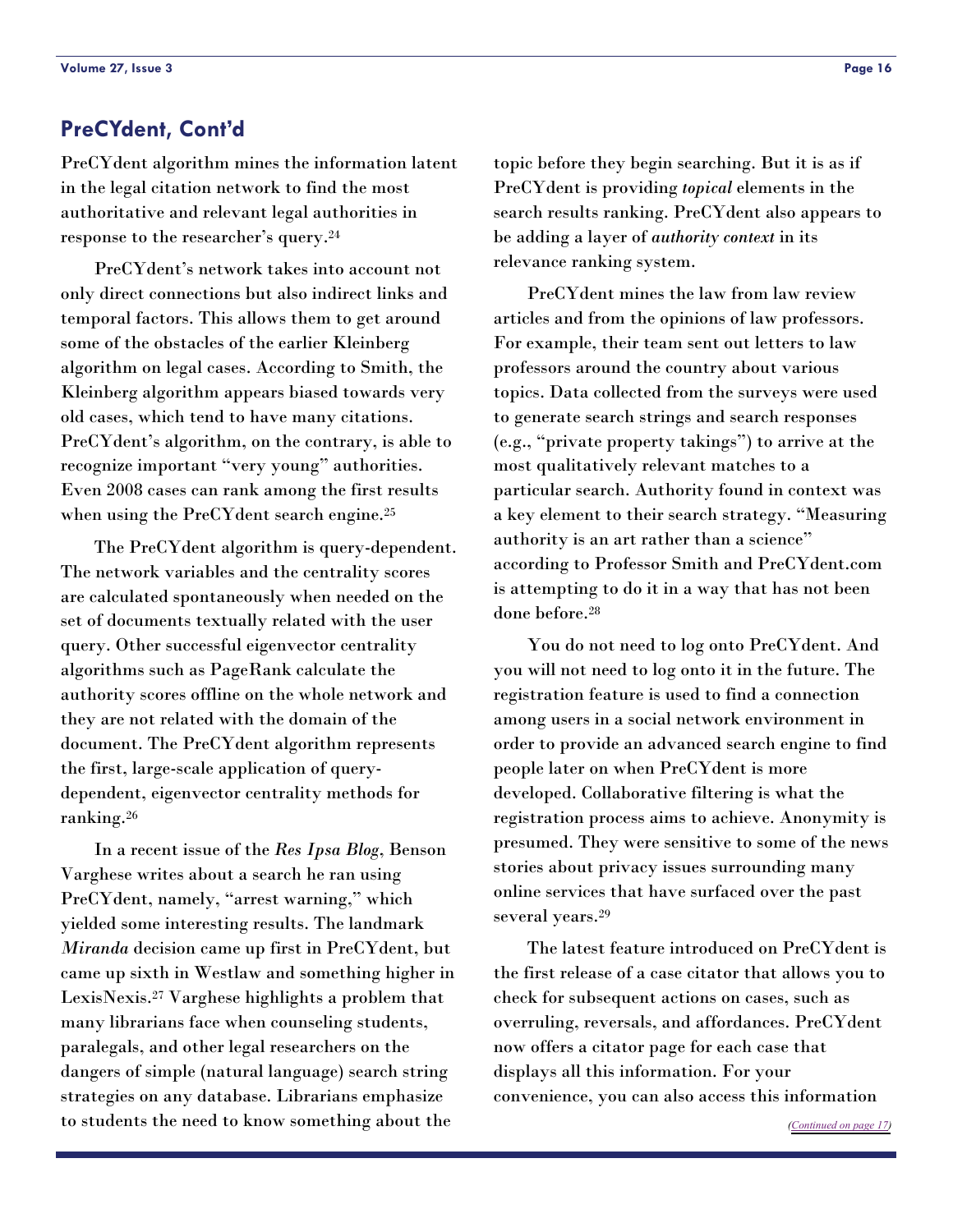<span id="page-16-0"></span>in the text of a case by placing your mouse cursor over a citation. The citator will display a window visualizing the subsequent judicial history of the cited opinion.30 Not as advanced as Shepard's or KeyCite, the first release of their citator does offer some authority checking of case law without charge.

 PreCYdent pulls out cases as relevant even if the search term does not occur in them because it analyzes the citation links among cases. So there might be a case, which does not use the researcher's search term, but uses a synonym for it, or a related term. Cases that do contain your search term(s) are connected with that case by citations, however. So their algorithm follows the citations to that other case (the one without the exact terms you are searching for) and calculates that it is closely related enough by citation that it should be made part of the search results.31

 In practice, Smith says this is usually not necessary. More commonly, you should see an important case in that your search term occurs, but only once or twice. A natural language-based algorithm such as Westlaw or Lexis apparently ranks according to term frequency, so an important case could be ranked low, where you may not see it, or might take a long time to get to it. But the PreCYdent team can figure out its level of importance even though the term occurs only once or twice.32 As with other legal web sites, PreCYdent follows early informatics concepts in web retrieval of European legal information that Eric Schweighofer of the University of Vienna wrote about in 1999.33 PreCYdent's algorithm, however, is fine-tuned for U.S. case law research.

 PreCYdent features Web 2.0 tagging and ranking of cases.34 PreCYdent appears to appeal to a younger generation of users. The full extent of current PreCYdent technology might not reach an

older generation of users that primarily uses a combination of print resources (e.g., digests, legal encyclopedias, etc.) and electronic resources (Lexis and Westlaw) and various secondary sources (print or electronic). PreCYdent however is primarily aimed at everyone using the Web for fundamental case law and statutory research needs.

 In truth, PreCYdent is putting in state-of-theart features based on brainstorming with their team, Smith acknowledges. As with a lot of web startups, they plan to evolve based on user responses and what seems to work for them. Since his information technology team is young, and he works with law students, there probably is a focus toward younger users according to Professor Smith. But they also are consciously trying to reach the general public interested in law (e.g., people he thinks of as "Law & Order," the TV show, fans.) "Our thought is that there is a lot of unsatisfied interest in law both in the U.S. and abroad that a free site with powerful search could reach."35

 Asked whether PreCYdent will be for primary legal sources only, or will links to secondary legal sources follow, Professor Smith responded that this depends on how successful they are. "If we have the resources, we would love to bring in secondary materials. I think our algorithm would be very powerful indeed in heavily annotated materials, such as law review articles, treatises and digests."36 PreCYdent's is not only a natural language search engine for federal and state case law and statutes. It also added Boolean searching and proximate searching capabilities as Westlaw and Lexis.37

 In an issue of the *Law Librarian Blog*,38 Joe Hodnicki of the University of Cincinnati credits Smith for indexing the law in an innovative way,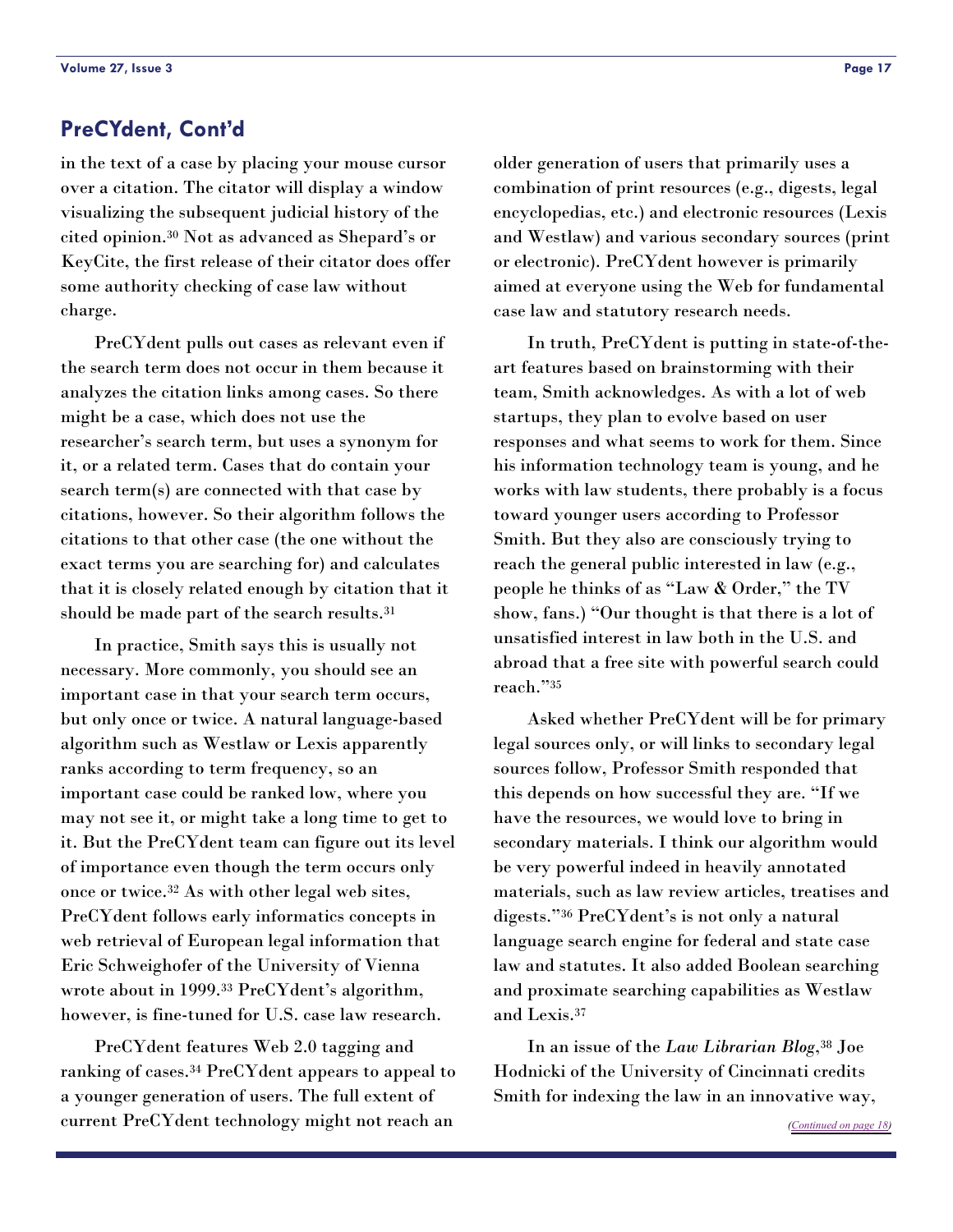<span id="page-17-0"></span>noting that legal citation indexing originated with a table of cases that Joseph Story began in 1743. At first blush, some might argue that Professor Smith might be doing the opposite with a search engine like PreCYdent because no traditional index is offered by PreCYdent. Note, this same kind of criticism was made about Westlaw, Lexis, Dialog, and other online resources when they first came out. Forms of indexing were added to their databases. Free search engines like Google have made finding information on the Web fairly easy for many by the use of simple, natural language searches.

 Professor Smith argues that what his team is doing is better than indexing, or at least complementary to it. Smith explains that an index is an order imposed by one or a small team of humans on a mass of complex information, while a purely textual search engine does something that they view as pretty crude, namely pull out parts of that mass (such as documents) based on something fairly arbitrary, namely whether certain words occur in the document. What his team does is very different. "We start with the assumption that judges (in the case of judicial opinions) have made literally billions of decisions in deciding which cases to cite in their opinions. Each of these choices is an expert decision about what other case is most relevant to the opinion the judge is writing," Smith explains.39

 According to Smith, far more information is embedded in these decisions than anything a team of indexers can create. Out of these many citation decisions judges make to link one case to another, there spontaneously emerges an order. "We measure attributes of these patterns to figure out how closely cases are related to one another. So we see ourselves as measuring attributes of the legal system that really are there organically, just as an

ecologist goes out and figures out how various animals in some ecosystem are related to each other," he adds. Smith is not just indexing; he is describing a natural order. "Thus, we view ourselves as being more true to the underlying organic structures of law than the indexers are, and certainly more true than (mere) textual searching is."40

 Professor Smith thinks that perhaps one day their technology, "especially as it gets better and more refined, may stand to law somewhat as calculators stand to arithmetic and trigonometry." Because law is getting more complicated and massive in quantity all the time, Professor Smith says we need the more powerful tools just to stay in the same place. He also strongly feels that technology like PreCYdent's can make complex bodies of law more transparent to the ordinary intelligent, but non-law trained citizen. "This transparency helps promote the rule of law. So without being grandiose about it, I do believe our project is connected with promoting the rule of law in an increasingly complex world."41

2. 923,211 cases reported by PreCYdent.com as of May 18, 2008. See<http://precydent.com/> (last visited May 18, 2008).

3. 51,583 statutes reported by PreCYdent.com as of May 18, 2008. See<http://precydent.com/> (last visited May 18, 2008).

4. PreCYdent (Technical) Memo, March 28, 2008 (on file with author).

5. Albert-László Barabási, *Linked: The New Science of Networks*, Perseus, Cambridge, MA, 2002.

6 Thomas A. Smith, "Web of Law," University of San Diego Law School, Spring 2005, *San Diego Legal Studies Research Paper No. 06-11* (abstract and SSRN electronic paper),

<sup>1.</sup> Thomas A. Smith, A.B. 1979, Cornell University; B.A. 1981, Oxford University; J.D. 1984, Yale University. Professor of Law, University of San Diego School of Law, 1992 - Present. [http://www.sandiego.edu/usdlaw/faculty/](http://www.sandiego.edu/usdlaw/faculty/facprofiles/smithta.php) [facprofiles/smithta.php](http://www.sandiego.edu/usdlaw/faculty/facprofiles/smithta.php) (last visited May 17, 2008).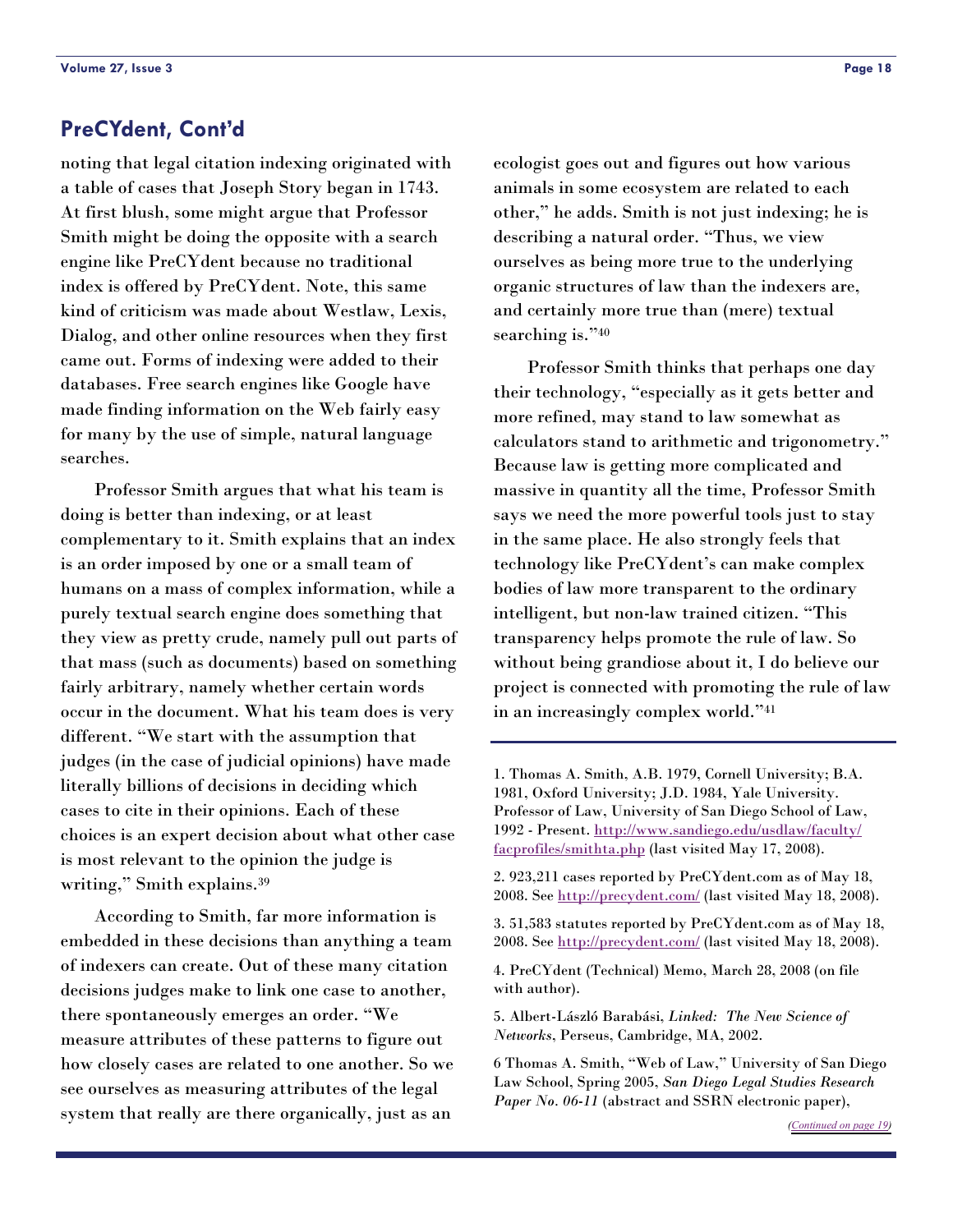<span id="page-18-0"></span>*available at* [http://papers.ssrn.com/sol3/papers.cfm?](http://papers.ssrn.com/sol3/papers.cfm?abstract_id=642863) [abstract\\_id=642863](http://papers.ssrn.com/sol3/papers.cfm?abstract_id=642863) (last visited May 18, 2008).

7. Antonio Tomarchio, CTO and co-founder of PreCYdent. Degree in Mathematical Engineering from Politecnico di Milano, Milan, Italy. Co-authored (with Frank B. Cross and Thomas A. Smith) "Determinants of Cohesion in the Supreme Court's Network of Precedents," *U. of Texas Law, Law and Econ. Research Paper No. 90, 2nd Annual Conference on Empirical Legal Studies Paper, San Diego Legal Studies Paper No. 07-67* (abstract and SSRN electronic paper), *available at* [http://search.ssrn.com/sol3/papers.cfm?](http://search.ssrn.com/sol3/papers.cfm?abstract_id=924110) abstract  $id=924110$  (last visited May 17, 2008).

8. Telephone interview with Thomas A. Smith, CEO and cofounder of PreCYdent.com (April 28, 2008).

9. *Id*.

10. Email correspondence with Thomas A. Smith, CEO and co-founder of PreCYdent.com (May 5, 2008).

11. Google Analytics™, *available at* [http://www.google.com/](http://www.google.com/analytics/) [analytics/](http://www.google.com/analytics/) (last visited May 18, 2008).

12. Telephone interview with Thomas A. Smith, CEO and co-founder of PreCYdent.com (April 28, 2008).

13. John Markoff, "A Quest to Get More Court Rulings Online, and Free," New York Times (Technology Section), August 20, 2007, *available at* [http://](http://www.nytimes.com/2007/08/20/technology/20westlaw.html) [www.nytimes.com/2007/08/20/technology/20westlaw.html](http://www.nytimes.com/2007/08/20/technology/20westlaw.html) (last visited May 19, 2008).

14. Anne Eisenberg, "Lawyers Open Their File Cabinets for a Web Resource," New York Times (Technology Section), April 27, 2008, *available at* [http://](http://www.nytimes.com/2008/04/27/technology/27novel.html) [www.nytimes.com/2008/04/27/technology/27novel.html](http://www.nytimes.com/2008/04/27/technology/27novel.html) (last

visited May 13, 2008).

15. Mahalo Beta, *available at* <http://mahalo.com/> (last visited May 18, 2008).

16. "PreCYdent Setting the Precedent," Tech Coast Review, March 6, 2008, *available at* [http://](http://www.techcoastreview.com/2008/03/precydent-setting-precident.html) [www.techcoastreview.com/2008/03/precydent-setting](http://www.techcoastreview.com/2008/03/precydent-setting-precident.html)[precident.html](http://www.techcoastreview.com/2008/03/precydent-setting-precident.html) (last visited June 2, 2008).

17. PreCYdent Technical Memo 3, March 28, 2008 (on file with author).

18. *Id*.

19. *Id*.

20. Principles developed by Jon Kleinberg, Professor of computer science at Cornell University. A chronological list of his published papers can be found at [http://](http://www.cs.cornell.edu/home/kleinber/chrono.html) [www.cs.cornell.edu/home/kleinber/chrono.html](http://www.cs.cornell.edu/home/kleinber/chrono.html).

21. PageRank is a system for ranking web pages developed by Google founders [Larry Page](http://www.google.com/corporate/execs.html#larry) and [Sergey Brin](http://www.google.com/corporate/execs.html#sergey) at Stanford University. *See* <http://www.google.com/technology/> (last visited May 17, 2008). *See also* T.H. Haveliwala, "Topic-Sensitive PageRank: A Context-Sensitive Ranking Algorithm for Web Search, IEEE Transactions on Knowledge and Data Engineering, 15 (4):784–796 (August 2003).

22. *See* M. Burgess, G. Canright, and K. Engø, "A Graph Theoretical Model of Computer Security: From File Access to Social Engineering," International Journal of Information Security, 3(2):70–85 (November 2004); G. Canright and K. Engø-Monsen, "A Natural Definition of Clusters and Roles in Undirected Graphs," Science of Computer Programming, 53:195 (2004); and I. Bytyci, "Monitoring Changing in the Stability of Networks Using Eigenvector Centrality," Master Thesis, 26-29, Oslo University College, Department of Informatics, University of Oslo, Norway (2006), available at <http://research.iu.hio.no/theses/pdf/master2006/ilir.pdf>(last visited May 7, 2008).

23. Google patent for PageRank found at [http://](http://www.pat2pdf.org/patents/pat6285999.pdf) [www.pat2pdf.org/patents/pat6285999.pdf](http://www.pat2pdf.org/patents/pat6285999.pdf) (last visited May 13, 2008).

24. Telephone interview with Thomas A. Smith, CEO and co-founder of PreCYdent.com (April 28, 2008).

25. PreCYdent Technical Memo 3, March 28, 2008 (on file with author).

26. *Id*. at 3-4.

27. Benson Varghese, "PreCYdent - A New Tool for Lawyers," *Res Ipsa Blog* (posted in News, Tech Tips for Lawyers), April 20, 2008, *available at* [http://](http://resipsablog.com/2008/04/20/precydent-a-new-tool-for-lawyers/) [resipsablog.com/2008/04/20/precydent-a-new-tool-for](http://resipsablog.com/2008/04/20/precydent-a-new-tool-for-lawyers/)[lawyers/](http://resipsablog.com/2008/04/20/precydent-a-new-tool-for-lawyers/) (last visited May 13, 2008).

28. Telephone interview with Thomas A. Smith, CEO and co-founder of PreCYdent.com (April 28, 2008).

29. *See* Maria Aspen, "How Sticky Is Facebook Membership? Just Try Breaking Free," New York Times (Technology Section), February 11, 2008, *available at* [http://](http://www.nytimes.com/2008/02/11/technology/11facebook.html) [www.nytimes.com/2008/02/11/technology/11facebook.html](http://www.nytimes.com/2008/02/11/technology/11facebook.html) (last visited May 18, 2008).

30. "PreCYdent Releases First Version of its Citator," Precedent News, May 8, 2008, *available at* [http://](http://precydent.com/news.html) [precydent.com/news.html](http://precydent.com/news.html) (last visited May 18, 2008).

31. Email correspondence with Thomas A. Smith, CEO and co-founder of PreCYdent.com (May 5, 2008).

32. *Id*.

*([Continued on page 20\)](#page-19-0)*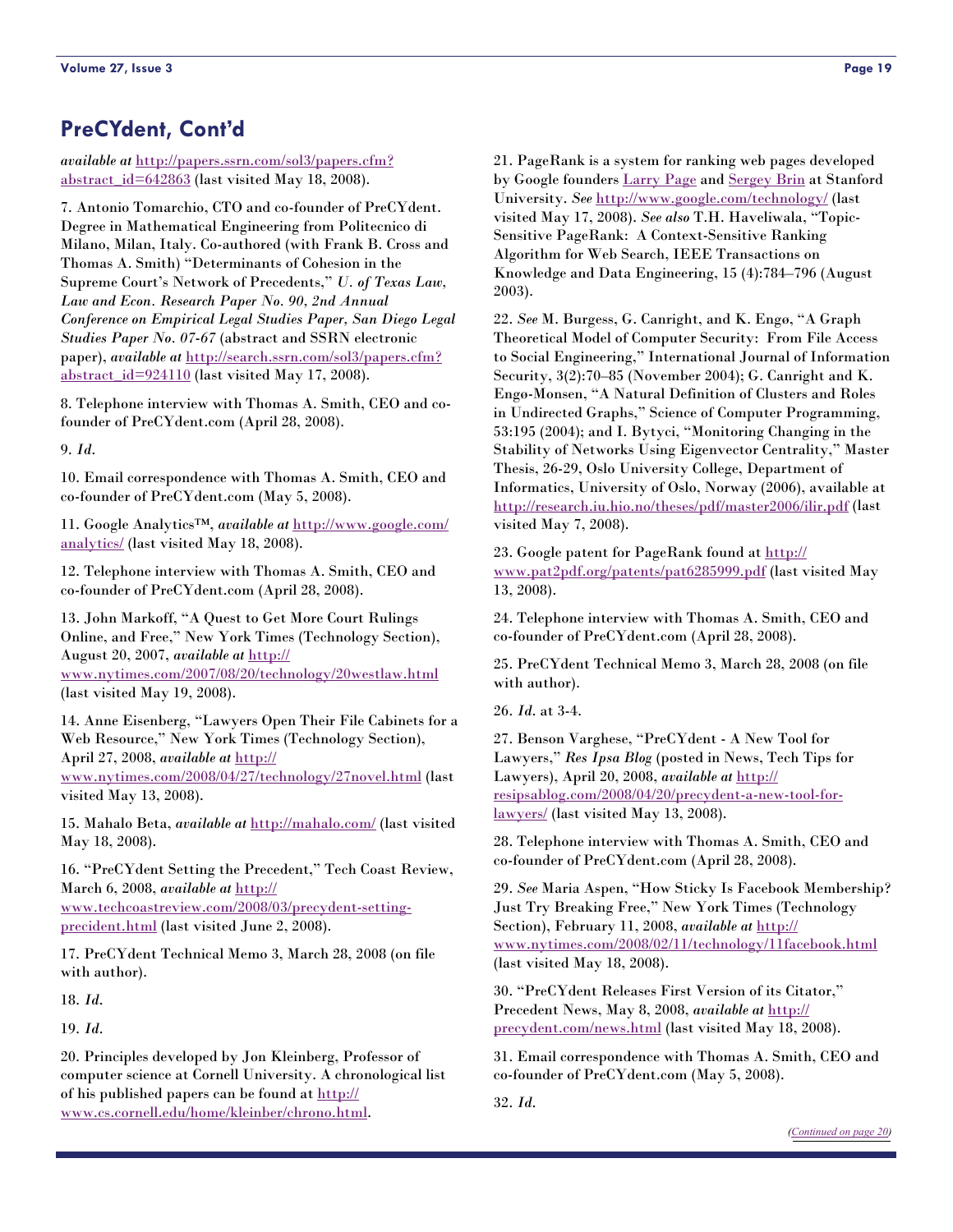<span id="page-19-0"></span>33. *See* Erich Schweighofer, "The Revolution in Legal Information Retrieval or: the Empire Strikes Back," Journal of Information, Law & Technology, 1999(1): (1999), *available at* [http://www2.warwick.ac.uk/fac/soc/law/elj/jilt/1999\\_1/](http://www2.warwick.ac.uk/fac/soc/law/elj/jilt/1999_1/schweighofer) [schweighofer](http://www2.warwick.ac.uk/fac/soc/law/elj/jilt/1999_1/schweighofer) (last visited May 18, 2008).

34. Robert J. Ambrogi, "Sophisticated Search for Public Domain Law," *Robert Ambrogi's Lawsites: Tracking New and Intriguing Web Sites for the Legal Profession*, *available at* [http://www.legaline.com/2008/01/sophisticated-search-for](http://www.legaline.com/2008/01/sophisticated-search-for-public-domain.html)[public-domain.html](http://www.legaline.com/2008/01/sophisticated-search-for-public-domain.html) (last visited May 18, 2008).

35. Email correspondence with Thomas A. Smith, CEO and co-founder of PreCYdent.com (May 5, 2008).

36. *Id*.

37. *See* [http://www.precydent.com/opinionbasic.html?](http://www.precydent.com/opinionbasic.html?keywords=&more=Jurisdictions+%26+options) [keywords=&more=Jurisdictions+%26+options#](http://www.precydent.com/opinionbasic.html?keywords=&more=Jurisdictions+%26+options)

38. Joe Hodnicki, "Law Prof as Toolmaker: An Interview with PreCYdent's Thomas A. Smith (San Diego)," *Law Librarian Blog: A Member of the Law Professor Blogs Network* (January 29, 2008), *available at* [http://](http://lawprofessors.typepad.com/law_librarian_blog/2008/01/law-prof-as-too.html) [lawprofessors.typepad.com/law\\_librarian\\_blog/2008/01/law](http://lawprofessors.typepad.com/law_librarian_blog/2008/01/law-prof-as-too.html)[prof-as-too.html](http://lawprofessors.typepad.com/law_librarian_blog/2008/01/law-prof-as-too.html) (last visited May 13, 2008).

39. Email correspondence with Thomas A. Smith, CEO and co-founder of PreCYdent.com (May 5, 2008).

40. *Id*.

41. *Id*.

## **Chair, Cont'd**

(Editor of the *ALL-SIS Newsletter*); without either of them, ALL-SIS's operations would be significantly less smooth than they currently are. Thanks to the Awards Committee (Patricia Harris O'Connor (Chair), Frances Brilliantine, Marlene Alderman, Terrance Manion, Sandy Sadow, and Victoria Williamson) for their excellent work in soliciting nominations and selecting recipients.

 As this year's annual meeting approaches, I wanted to remind everyone again of the revised format for a number of our ALL-SIS events this summer. First, the Middle Managers' Breakfast will turn into a late afternoon substantive forum, to be held on Saturday, July 12th. Second, the Business meeting will be combined with the

Reception and Awards Ceremony, to be held at 6:30 p.m. on Sunday, July 13th. Our VIP this year will be [Steve Johansen](http://www.lclark.edu/dept/lawadmss/johansen.html), Director of Legal Analysis and Writing at Lewis and Clark Law School and a pastpresident of the Legal Writing Institute. Through both formal and informal discussions, we hope to build stronger relations with this group in coming years.

 Please check out all the exciting programs that we have lined up for you in Portland. You can find information about them in this [newsletter](#page-1-0) and on the special annual meeting [page](http://www.aallnet.org/sis/allsis/annualmeeting/2008/programs.htm) on the ALL-SIS Web site. If you are a newer academic law librarian, please mark your calendar to attend the Newer Academic Law Librarians Meeting (NALLM). It takes place at the Hilton at 5:30 p.m. (right before the business meeting and reception) and is a wonderful opportunity to network and to ask questions of librarians experienced in all library operations. Details for all these events will be available at the ALL-SIS table in the activities area of the exhibit hall and on the ALL-SIS Web site, [www.aallnet.org/](http://www.aallnet.org/sis/allsis/annualmeeting/2008/programs.htm) [sis/allsis/annualmeeting/2008/](http://www.aallnet.org/sis/allsis/annualmeeting/2008/programs.htm).

 The last year has been a very busy, yet educational and rewarding time. Working with ALL-SIS Executive Board members Filippa Anzalone, Linda Ryan, Suzanne Thorpe, and Marianne Alcorn has been a pleasure and I thank them for their efforts this year, as well as for their wise contributions on ALL-SIS policy issues. I would also like to thank all of the dedicated individuals serving as committee chairs and committee members this past year, as their efforts are reflected in every aspect of ALL-SIS's operations from the publication of our newsletter to the designing of a new Student Services webpage to the release of the first draft of a new statistics measurement tool to assess outputs. Thank you for allowing me to serve as ALL-SIS Chair this year. I hope to see all of you in Portland.

Best wishes, Michelle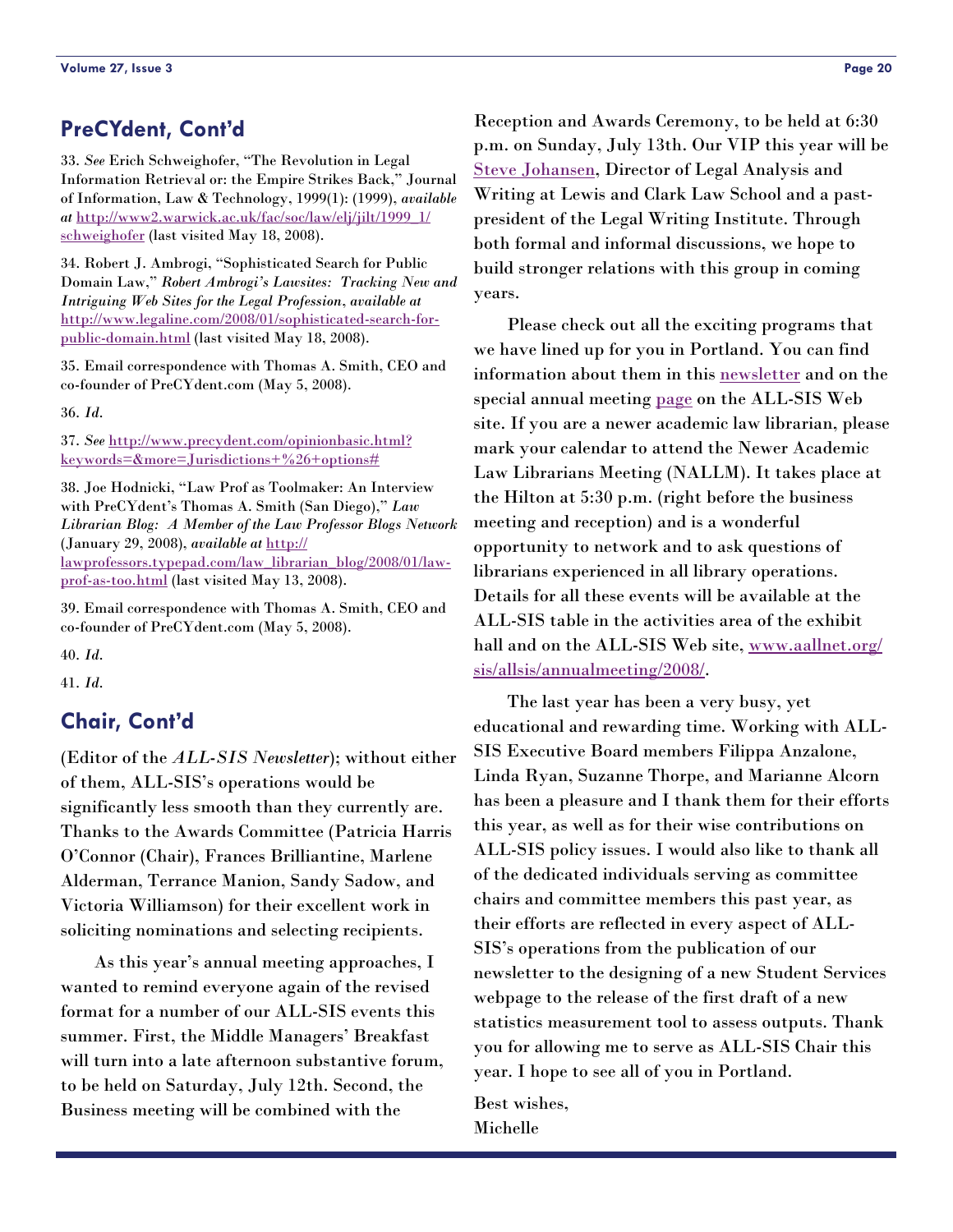#### <span id="page-20-0"></span>**Empirical Legal Studies**

Amy Taylor, Reference Librarian, Duke Law Library

 Empirical Legal Studies (ELS) has captured the attention of law librarians across the country, and for good reason. As our faculty begin to ask for our support and research assistance, we find ourselves hosting discussions using the AALL Forums, planning programs for the AALL Conference, expanding our reference staffs in order to provide more extensive support and coordination of our efforts, adding the Empirical Legal Studies blog to our blog readers, and … wondering what all the fuss is about?

 I've been interested in ELS for a few years, so if you were to ask me for a concise definition, I'd say that ELS uses data analysis to study the legal system. This creates another set of questions, however, that range from "what type of data analysis?" to "what aspects of the legal system?" to "why do this type of research at all?" My answers would only lead to another cycle of questions and answers, but more important, they would fail to capture the excitement of ELS, the thrill of discovering something new about the ways in which our legal system, with its attendant, and often abstract, rules and decisions, manifests itself in a concrete reality that can be studied and measured and discussed and even changed.

 In the hopes of conveying some of my excitement about ELS, I want to talk about a couple of my favorite ELS articles. The first is the final report of an empirical study of habeas corpus cases, both capital and non-capital, filed under the Antiterrorism and Effective Death Penalty Act of 1996 (AEDPA). It can be found at [www.ncjrs.gov/](http://www.ncjrs.gov/pdffilesl/nij/grants/219559.pdf) pdffiles1[/nij/grants/219559.pdf](http://www.ncjrs.gov/pdffilesl/nij/grants/219559.pdf). This study was the joint project of Nancy King, Professor of Law at Vanderbilt Law School, Fred Cheesman II, Ph.D., and Brian Ostrom, PhD., both of the National Center for State Courts - a perfect example of a law professor collaborating with those who have

in-depth empirical research experience. This project was funded in two parts: the data collection was underwritten by Vanderbilt Law School, and the completion of the project was funded by the National Institute of Justice, Office of Justice Programs, United State Department of Justice - another great example of a law professor using outside sources, in this case funding, for the study.

 In addition to providing insight into the ways a law professor can undertake research and have it funded, this report provides a step-by-step guide into the world of empirical research. The authors thanked not only the Vanderbilt law students who were trained in data collection and coding but also the law school's systems administrator who managed dozens of data files. The project also benefited from an Advisory Committee, made up of prosecutors, defense attorneys, and judges, who helped the researchers determine what information would be most useful to collect and who assisted with the interpretation of the findings.

 The report begins by describing the AEDPA and then lays out the research goals of the study. It provides a review of prior research and an explanation of the study's design and methodology. The bulk of the report lays out the project's descriptive findings, which can be used by others to further study and comment upon the AEDPA. There are also comparative findings using the prior research, explanatory findings of the current research, and appendices with statistical tables and a list of variables collected. In short, while the subject matter of the study may or may not strike your fancy, the report itself is a fascinating look into the design, implementation, and results of an empirical research study.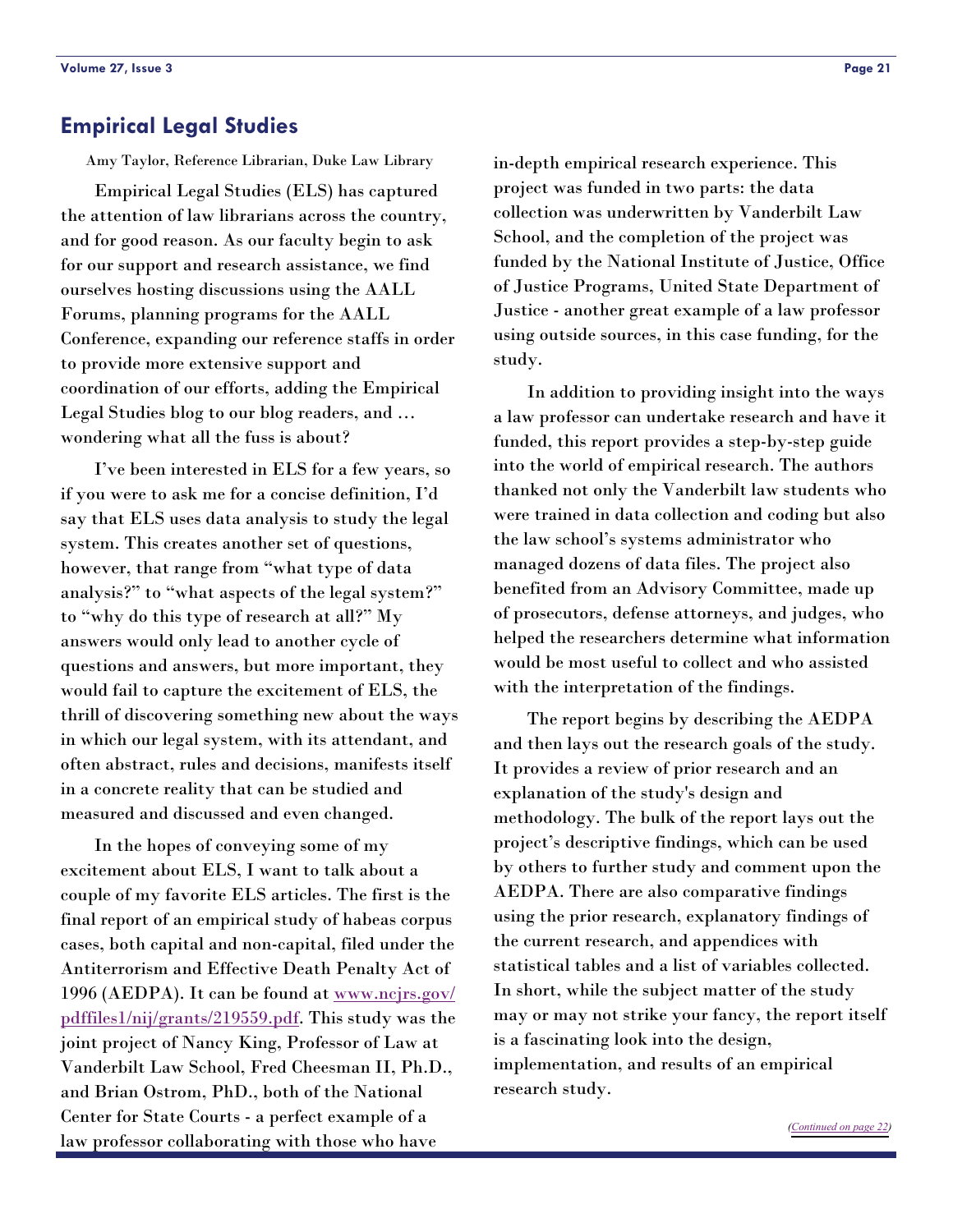#### <span id="page-21-0"></span>**Empirical Legal Research, Cont'd**

 Another of my favorite empirical research articles, *Past and Potential Uses of Empirical Research in Civil Rulemaking*, 77 Notre Dame L. Rev. 1121 (2002), was written by Thomas Willging, a Senior Research at the Federal Judicial Center and a participant in the majority of the research he discusses. In his article, Willging contemplates the validity of empirical research to inform civil rulemaking. He is not writing a report of an empirical research study, nor is he using the results of previous empirical research to advocate for particular rules changes. He is, instead, walking through the questions that must be answered before deciding whether to engage in empirical research and use its results.

 Willging explores the types of studies that could be designed to garner useful information; he describes and analyzes 14 recent examples of empirical research into the Federal Rules of Civil Procedure; he then uses this research to determine what empirical research can and cannot do in the context of civil rulemaking. And if we were to think of the report of the habeas corpus empirical study as primary empirical research, and the use of empirical research to advocate for particular changes to policy, legislation, rules, or administrative functions as secondary empirical research, then Willging is engaging in tertiary empirical research.

 All three forms of empirical research are exciting to me because of their substance, but also because they offer something for everyone the experienced empirical researcher with the time and money can design, implement and analyze the results of a study, the advocate for change can use the results of empirical research to make her case, and the scholar can study the effects of empirical research in a particular area. And the cycle can begin anew.

#### **ALL-SIS NEEDS YOU!!**

Filippa Marullo Anzalone ALL-SIS Chair-Elect

 ALL-SIS members, please consider serving on an ALL-SIS committee during the coming year.

 Serving on an ALL-SIS committee is a wonderful way to meet other academic law librarians and to contribute to your profession. It is also a great opportunity for veteran librarians and newer members of our profession to collaborate. Committee members typically serve on a committee for one year. Occasionally, committee members are appointed for a second year to work on long-term projects or to serve as committee chairs.

 Committees usually meet during the AALL Annual Meeting to plan activities for the coming year. (Please consider volunteering, even if you are unable to attend the AALL meeting.) Their work during the year is conducted through emails and conference calls. As you will see on the [volunteer form](#page-28-0), ALL-SIS has a wide range of standing committees. To learn more about the work of these committees, please see the ALL-SIS Web site at [www.aallnet.org/sis/allsis](http://www.aallnet.org/sis/allsis), where you will see evidence of the outstanding work done by the many ALL-SIS committees. Our committees are busy advancing the way we do legal research instruction, library marketing, collection development, and faculty services as well as organizing roundtable discussions and programs at the AALL Annual Meetings. We need you to contribute your knowledge and talent as we continue this vital work.

 It is simple to volunteer. Just fill out the volunteer form or go online to [www.zoomerang.com/](http://www.zoomerang.com/Survey/?p=WEB227VBQH4E7H) [Survey/?p=WEB227VBQH4E7H](http://www.zoomerang.com/Survey/?p=WEB227VBQH4E7H) (it is a Zoomerang survey) by June 6. I will consult the results and get back to you by the week of June 16.

 If you have any questions, please let me know. I certainly look forward to hearing from you. Thanks!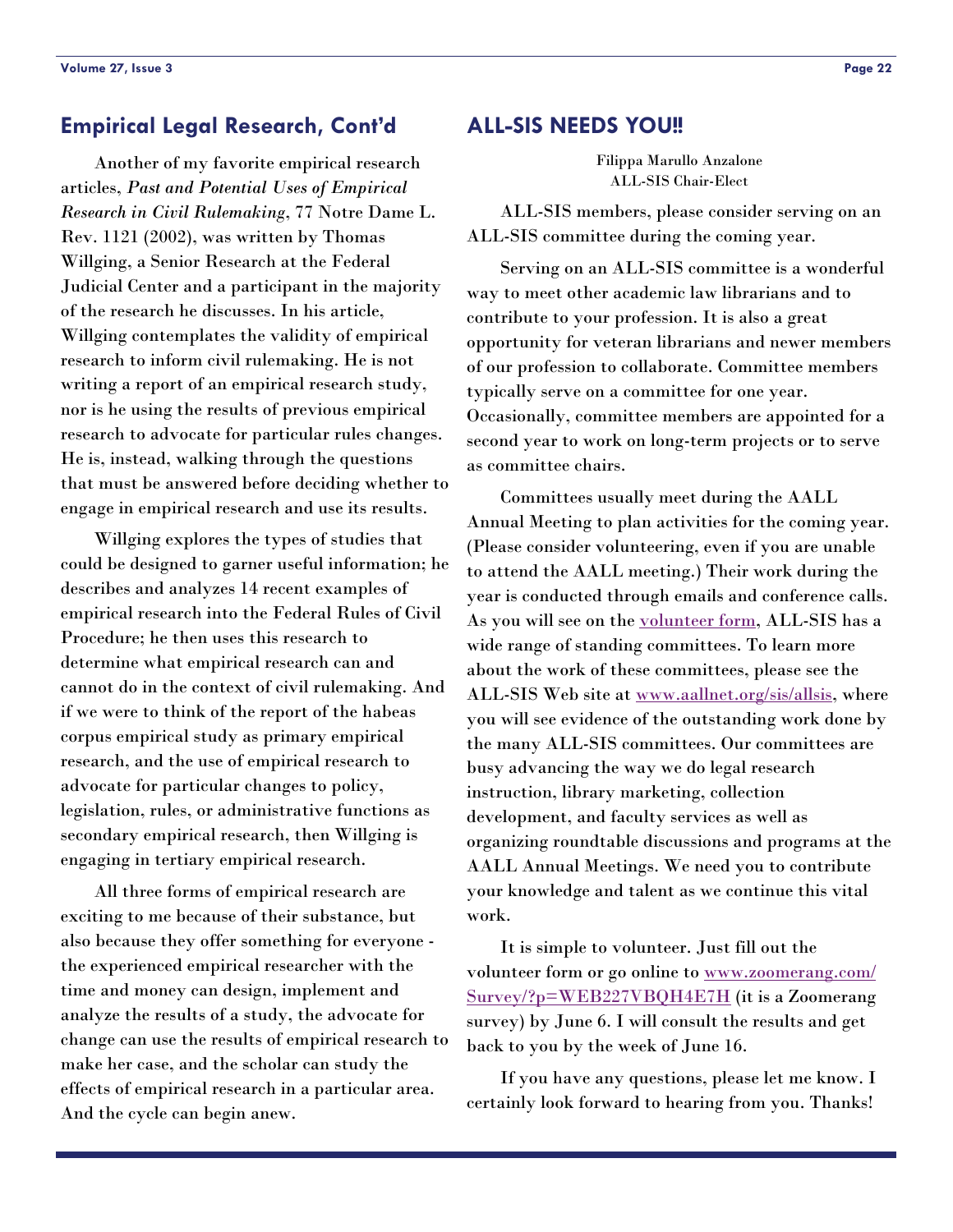# <span id="page-22-0"></span>**LEGAL RESEARCH INSTRUCTION**

- Do librarians serve as co-teachers (with legal writing professors) in first year legal research and writing courses? Yes - 40%; No - 60%
- Do librarians teach legal research as a separate course to first year students? Yes - 22%; No - 78%
- Do librarians serve as guest lecturers in legal research and writing courses, at the request of individual professors? Yes - 75%; No - 25%
- Do librarians teach legal writing (as opposed to legal research)? Yes - 4%; No - 96%
- Do librarians teach a separate Advanced Legal Research course? Yes -76%; No - 24%
- Do librarians teach separate specialized legal research courses (such as foreign and international law, business law, or statespecific research)? Yes - 40%; No - 60%
- Do librarians teach LexisNexis and Westlaw research instead of company representatives? Yes - 20%; No - 43%; Responsibility is shared -37%
- Do librarians offer special sessions (for example, brownbags) on legal research? Yes - 67%; No - 33%
- Do librarians offer special training sessions for new law clerks or summer associates? Yes -  $47\%$ ; No - 53%
- Do librarians provide special training for faculty research assistants? Yes - 61%; No - 39%
- *Open-ended question*: Comments about librarian participation in legal research instruction.

Some of the 27 respondents to this question replied with, "Sore subject," "No comment,"

or (more delicately) "This is an area where we see lots of opportunities for more involvement." Another person commented, "This is an extremely heavy demand on the library staff time… because of the staffing levels of the library and the size of the student body …" Other librarians reported successful collaboration with LRW professors or satisfaction teaching specialized legal research courses. Staffing levels were a repeated concern, as was occasional poor attendance at brown bag sessions.

## **YOUR SCHOOL**

- How many reference librarians do you have at your school?
	- $1-2 13%$
	- $3-4 33%$
	- $5 6 39%$
	- $7 8 10%$
	- $9$  or more  $4\%$
- How many librarians (total) do you have at your school?
	- $\bullet$  1-3 2%
	- $4-6 27\%$
	- 7-9 34%
	- $10-12 24%$
	- 13 or more  $14\%$
- How many students do you have at your school?
	- Up to 300 7%
	- $301-600 31\%$
	- $601-900-32%$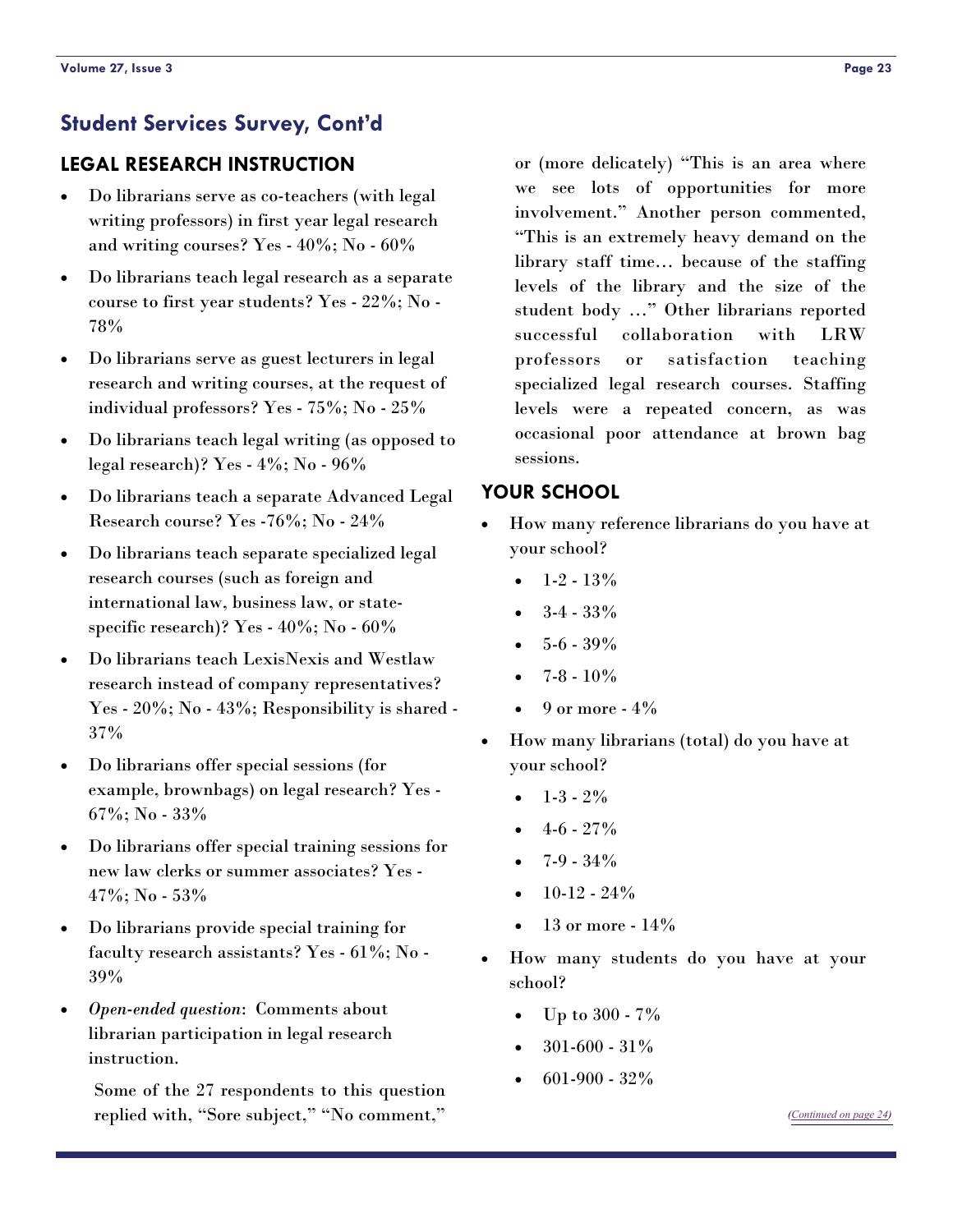- <span id="page-23-0"></span>• 901-1200 - 16%
- 1201 or more 14%
- Is a librarian at your school designated as a student services liaison or coordinator? Yes - 8%; Responsibility is shared - 21%; No - 71%
- *Open-ended question*: Do you have an innovative method of providing service to students in your library? If so, please share details.

Our comedian once again commented, "We don't do anything innovative here. It isn't allowed." Nonetheless, nine librarians provided suggestions: blogs with new postings daily; a Second Life branch library; a digital sign in the library with information, news, and resources; and an "Academic Success" collection created in conjunction with the Assistant Dean for Academic Outcomes that is located strategically for heavy student use.

• *Open-ended question*: Do you have special projects or issues that you would like the ALL-SIS Student Services Committee to address? If so, please share.

In response to Question 51, seven librarians provided thoughtful suggested courses of action. One respondent proposed an in-depth law student survey about how law students conduct research, what sources they prefer, how librarians can teach electronic sources successfully, and how librarians best can prepare students for academic work, summer positions, and permanent jobs. Some respondents suggested marketing and outreach guidance for student services. Someone also requested that the Committee draft policies for dealing with law journals and interlibrary loans (particularly

regarding "extreme Bluebooking"). Finally, a librarian asks, "How can we best communicate with students … what is the next new wave?"

 At the end of the survey, the ALL-SIS membership was invited to contribute electronic versions of documents, as well as links to library web sites, that directly address the needs of law students. Numerous members responded to the call with new student orientation materials and publicity documents. As an extension of our survey effort, an online bank of materials is being assembled for posting by early June on the web site of the ALL-SIS Student Services Committee at [www.aallnet.org/sis/allsis/committees/students/](http://www.aallnet.org/sis/allsis/committees/students/index.asp). (Special thanks goes to Diane Murley, the ALL-SIS Web Administrator, for constructing the online bank.)

 Survey respondents have provided an array of practical and innovative ideas for further action. In particular, the 2008 - 2009 ALL-SIS Student Services Committee may wish to explore the possibility of conducting a survey to assess the legal research habits and needs of law students. Also, members may wish to draft model policies and recommendations for handling services to law journals, paying special attention to citation needs and interlibrary loans. Finally, the Committee certainly should continue to develop the online bank of student services documents and publicity materials, to serve as templates and inspiration for other academic librarians.

 In conclusion, thank you to all survey respondents who made this report possible. Here's to increased awareness of student services needs for the upcoming academic year! Please contact James G. Durham, Committee Chair, at [Jdurham@tourolaw.edu](mailto:Jdurham@tourolaw.edu) with additional comments.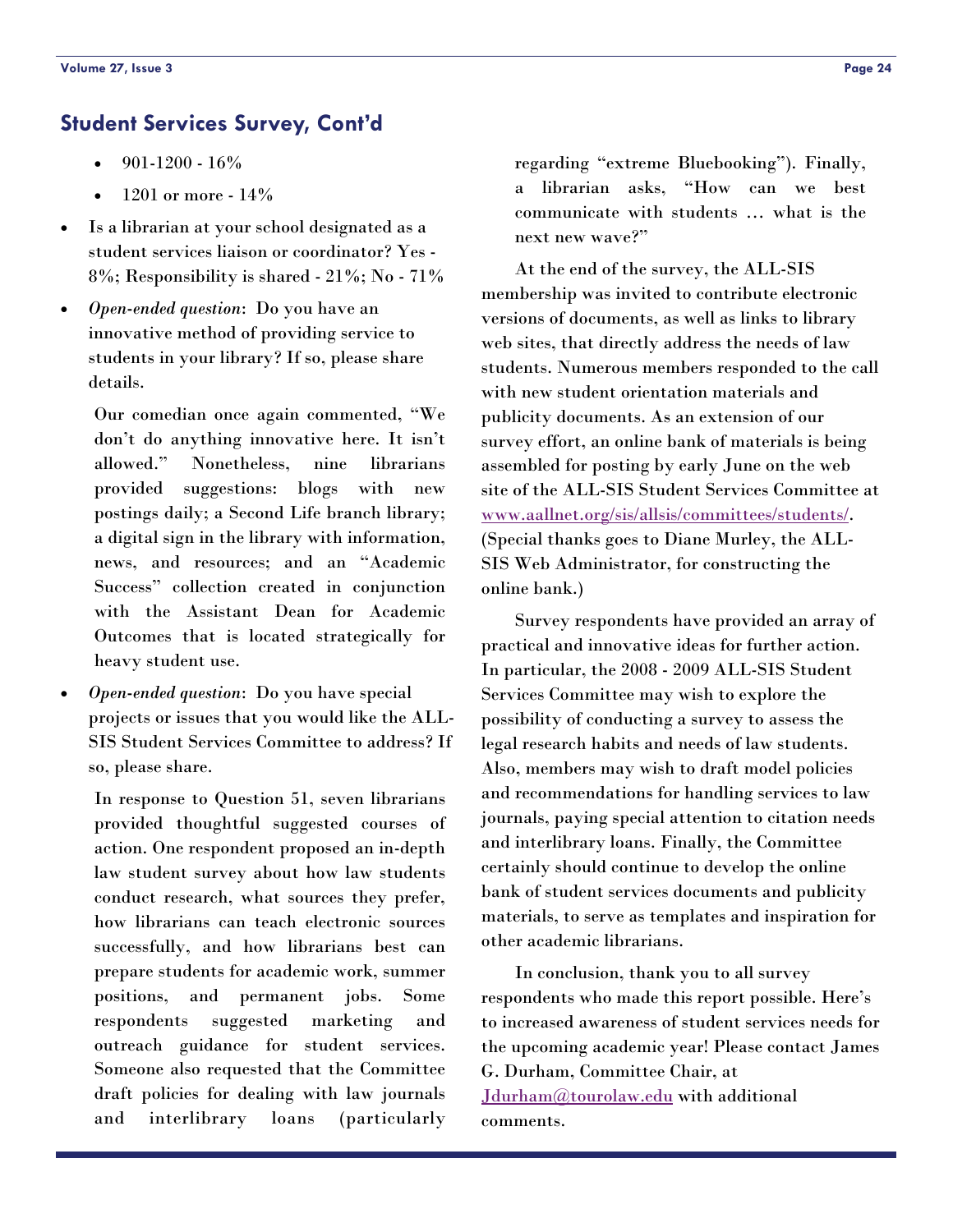#### <span id="page-24-0"></span>**On the Nightstand**

I-Wei Wang, Reference Librarian University of California, Berkeley, School of Law (Boalt Hall)

 Fierce Readers - This column offers a peek at the nightstands of your fellow academic law librarians. What are we reading when we're not poring over the Federal Register?

 Last issue, I asked for recommendations on the theme "books to movies." Karen Selden, Catalog Librarian at the University of Colorado Law School, was kind enough to send two recommendations. Here's just one of them, for *The Whistling Season*, by Ivan Doig:

[E]veryone in my group loved the characters (I could just see all of them perfectly in my mind's eye), and I especially loved the phrases. A trapper's son was always wearing a hat made from "a major animal"; an energetic 2nd grader is described as being "... on his magic carpet of innocent confusion" (having a degree in elementary education and having taught kids at that age, I confess that hits the nail on the head for most 2nd graders!). And those are just a couple that come to my mind right now. The main character is also studying Latin, so the passages about language development may be of interest to librarians and lawyers alike.

 Karen, I picked up a copy at my local library and, like you, was struck with Doig's pithy, Twainlike wit - describing an enthusiastic response to the announcement of a spelling bee, "this was a student body that would rather have a contest than the right number of toes." In a movie version, I'd cast Renee Zellweger as tiny, tenacious Rose Llewellyn one part steadfast, gritty Ruby Thewes (*Cold Mountain*), one part fragile, kooky Betty Sizemore (*Nurse Betty*). How about if we share the coproducer credit?

 For this installment, here's a timely topic for those going to the AALL annual meeting: Short story collections for travel. Whether just on your daily commute, or for a longer journey, short fiction can whisk you away from the here and now the crowded bus, the noisy airport lobby, the cramped airline seat - while transforming and revealing the ordinary details of everyday life in a new light. You have a book's worth of entertainment that won't be spoiled by the constant interruptions inherent in travel: once your flight is called or the drinks cart passes by, you can dive right into the next story.

 A couple of weeks ago, I read *Human Resources*, by Josh Goldfaden, and loved its quirky, poignant humor and sudden calamities. My favorite was "The King of the Ferns," an odd little tale narrated in part by a houseplant. For my trip to AALL, I think I'll bring along *Unaccustomed Earth*, the new collection by Pulitzer winner Jhumpa Lahiri, whose limpid and incisive narratives capture the double edge of the immigrant success story.

 So how about you - What short fiction collection would you recommend for journeys, short or long? Send your responses to [iwang@law.berkeley.edu](mailto:iwang@law.berkeley.edu) and stay tuned!

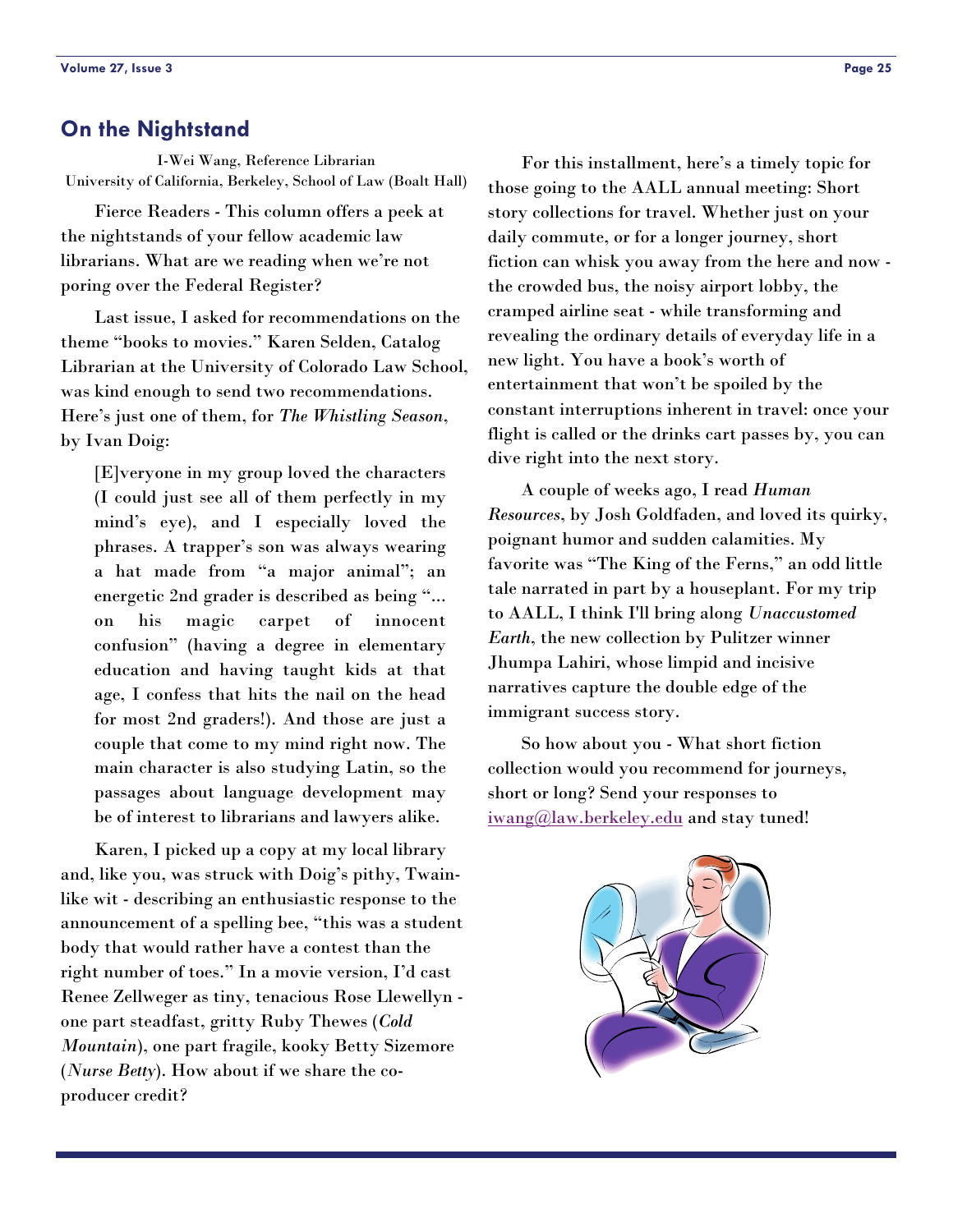#### <span id="page-25-0"></span>**New Member Spotlight**

Mila Rush & Laurie Urquiaga Membership Committee



A Michigan native, Deborah Darin lives in Milwaukee, Wisconsin now. She received her bachelor's degree in History from the University of Michigan-Ann Arbor and her law degree from Wayne State University in Detroit. She practiced

public interest law in Detroit for a few years, representing clients in landlord/tenant, housing, consumer and employment cases. After moving to Milwaukee with her husband, also a lawyer, Deborah worked as an attorney for a nonprofit environmental law organization and as a commissioner on three Milwaukee administrative boards over the years.

 Between Detroit and Milwaukee, she had years of law practice and enjoyed advocacy work. But she says she had always been just as interested in research and writing, and education, which had been a significant aspect of many of her professional endeavors, especially the environmental work. So after her son was born, Deborah went back to school to get her MLIS. She earned her degree at the University of Wisconsin-Milwaukee in December, 2007.

 Right now, she is co-authoring a book with the Director and the Associate Director of the Marquette University Law Library. This collaboration with fellow professionals provides a way for her to increase her proficiency as a beginning law librarian. The book is *Wisconsin Legal Research*, part of the Carolina Academic Press state law legal research series. Deborah says, "The book is a great opportunity to write and think about Wisconsin law and legal sources, and produce a reference tool that law students and others can use. I appreciate how important it is for beginning lawyers to have solid research help as they learn the practice of law."

 She also taught a few class sessions of an advanced legal research course at the law school this past semester. She looks forward to more teaching, reference, and research opportunities as she moves forward in the profession. In addition to professional pursuits, Deborah enjoys novels, gardening, and watching her son play baseball.

 Deborah joined ALL SIS to learn as much as she can and meet other librarians. She hopes to have a long career and many opportunities to participate in ALL SIS and other aspects of AALL. She doesn't think she will be attending the Annual Meeting this year, but hopes to be a regular in the future!

Barbara Scanlon has been the Electronic & Systems Services Librarian at the University of Michigan Law Library since November 2007. She began working at the U of M Law Library as a



student and was later hired on full-time. On being a new librarian she said, "I'm new to the profession and ready to take on new challenges."

 Prior to becoming a law librarian, Ms. Scanlon enjoyed a career as a singer, dancer, and actress on Broadway. She also performed in national tours and regional theater. In her spare time, she continues to perform at a local church and at various theatre and choral events. She also pursues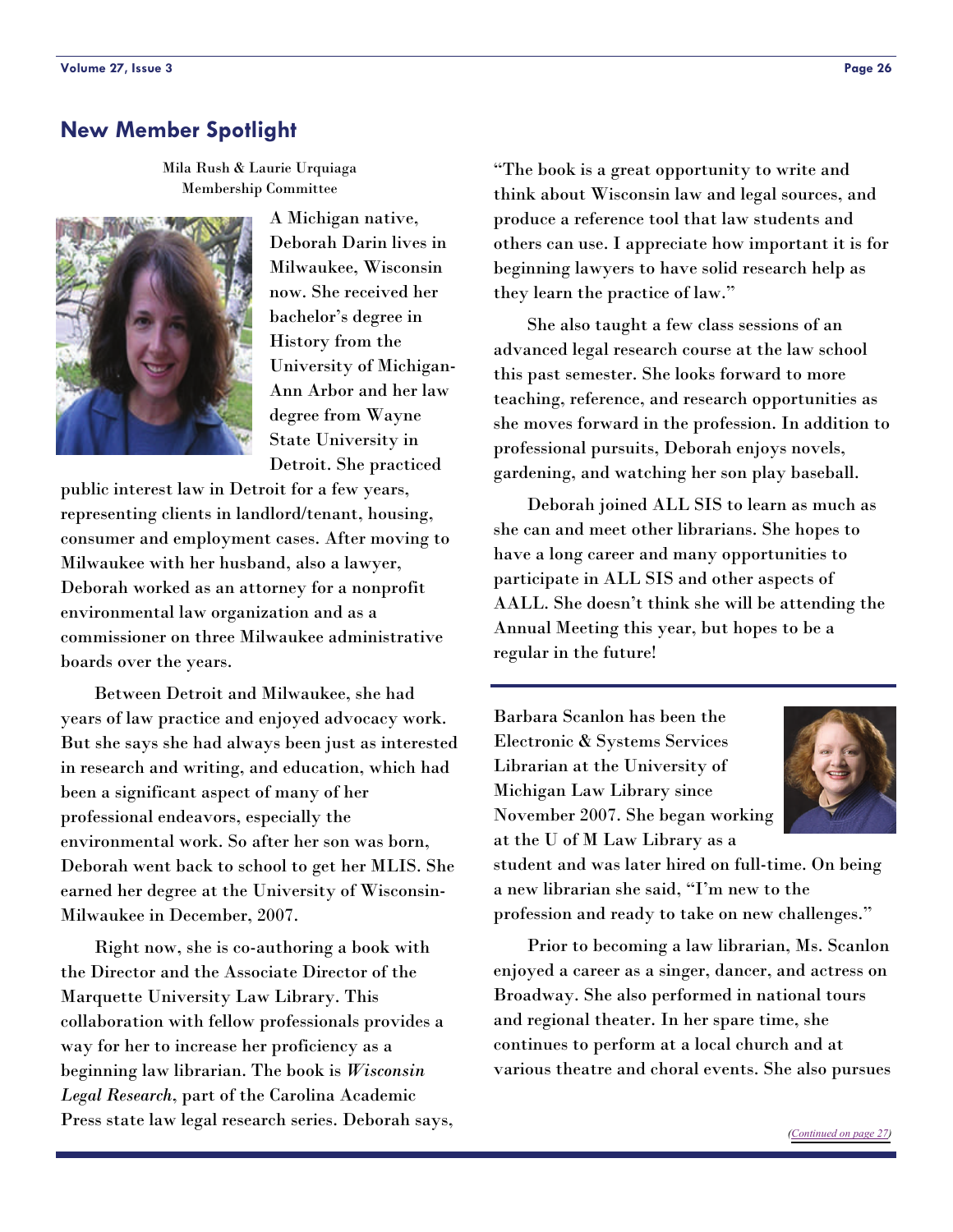#### <span id="page-26-0"></span>**New Member Spotlight, Cont'd**

 her interest in photography by taking classes and capturing pictures for the library.

 Ms. Scanlon obtained her undergraduate degree from Michigan State University in Music (Vocal Performance) with minors in Math and Piano. She earned her Masters of Science in Information (MSI) from the University of Michigan in December of 2005.

 She was pleasantly surprised to find herself a member of ALL-SIS. She said, "I welcome the opportunity to become a part of a community of my fellow professionals." Please welcome Barbara Scanlon to the Academic Law Libraries SIS!



ALL-SIS members welcome Mitchell Silverman to the Special Interest Section. Mitch is originally from Brooklyn, NY, but he has spent most of his life in South

Florida. He lives in Hollywood, midway between Ft. Lauderdale and Miami. Currently he is a distance learning student in the library school of Florida State University (FSU). Mitch has an undergraduate degree from New College of Florida, in Sarasota, Florida, which is the honors college of the FSU System. He went to FSU for his J.D.

 While Mitch is finishing his library education, he is working as a sole practitioner. He specializes in estate planning for small estates, business counseling, and contract drafting and review. Also he volunteers as a Senior Reference Administrator with the Internet Public Library's (IPL's) Ask-A-Question service, [www.ipl.org/div/askus/](http://www.ipl.org/div/askus/). He supervises three people who process, sort, and

sometimes answer the questions submitted and sometimes answers a question himself. He also has done extensive work on the IPL's patents, trademark, and copyright FAQs page.

 Besides estate planning and small business law, Mitch is interested in dispute resolution. In fact, he is qualified as a mediator and arbitrator. Civil liberties law, especially First Amendment issues and intellectual freedom, is also of interest to him. In library school he was quite fascinated by his Information Policy course.

 When asked about his mentors, Mitch first mentioned his boss at IPL, Cathay Crosby who is the Assistant Director, User Services for the IPL. Under Cathay's supervision, Mitch became comfortable with answering reference questions and able to do supervision himself. She has motivated him to anticipate a career in reference. Other mentors mentioned were his New College thesis sponsor Mac Miller, the *sine qua non* of his undergraduate education; his law property and legal ethics professor Rob Atkinson; his clinical professor Paolo Annino; his friend Susan Elliott who urged and helped him to go to library school; his library school advisor and professor Mellissa Gross; and his wonderful wife Becky.

 Mitch enjoys spending time with his wife Becky, pursuing his studies, reading both for school and pleasure, practicing the law, and hanging out with friends. He would very much like an internship or a position that would allow him to combine his interest in the law, his desire to help people with their information needs, and his interest in technology - especially if it could be in South Florida!

Welcome, Mitch!!!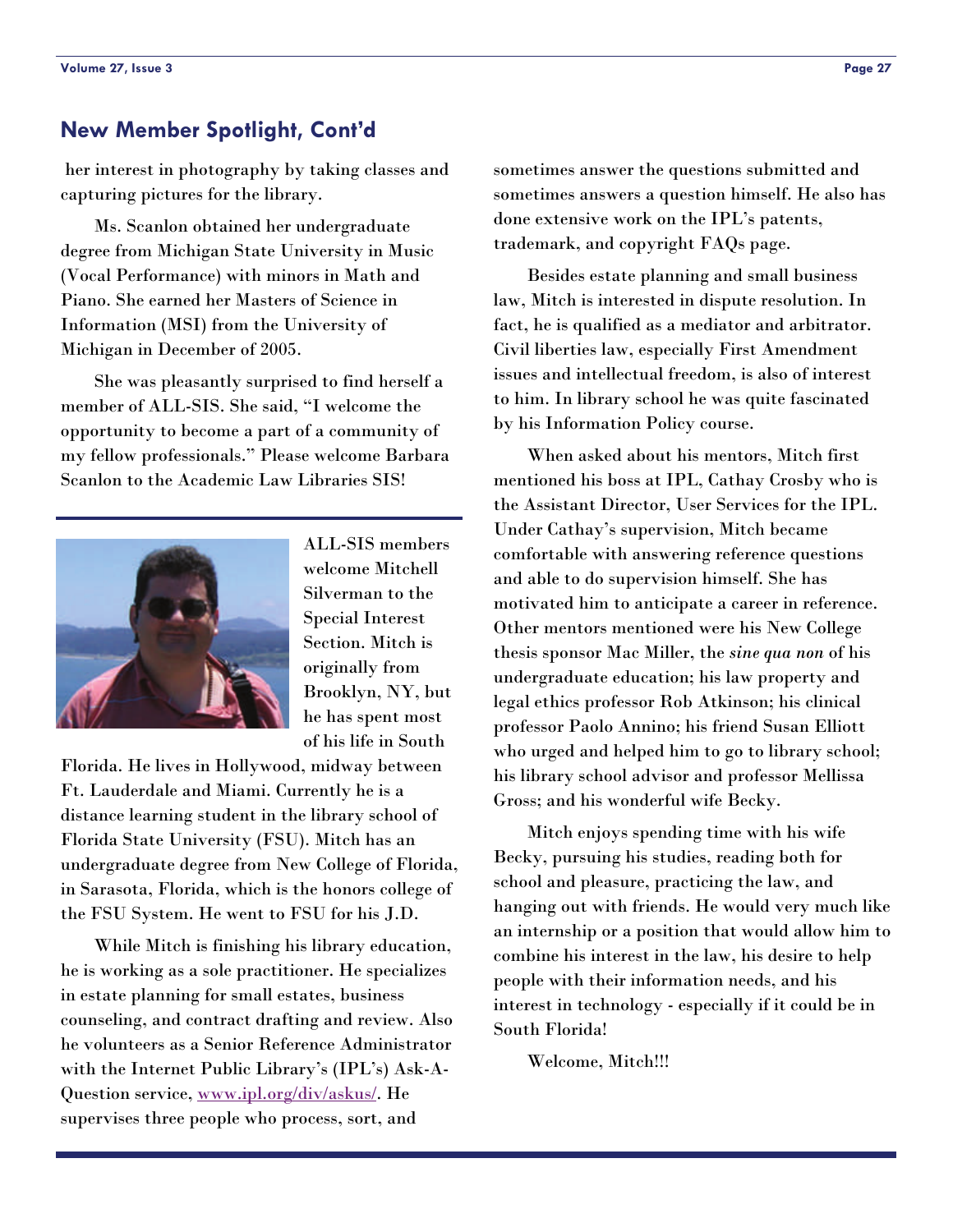## **Member News**

#### **Deaths**

**Dr. U.V. Jones**, former Head Law Librarian at **Emory University**, Atlanta, Georgia, and co-founder in 1968 of the (then) **Texas Technological College School of Law**, where he was Head Law Librarian, Professor of Legal Research and Writing, passed away on May 17, 2008, in Lubbock, Texas. Dr. Jones attended Oklahoma Military Academy, graduated from the School of Law at The University of Oklahoma, and pursued graduate studies at O.U. and The University of Washington; his post-graduate degrees included the J.D. and a Masters in Legal Law Library Sciences. His legal career included service as County Attorney for Kiowa County, Oklahoma, as a corporate attorney for Anderson Pritchard, as a private lawyer, and then Dr. Jones turned to an academic career for the last 30 years. In later years, Professor Emeritus of the *Texas Tech University School of Law*, with which he was connected from its beginning, and in whose successes he took great pride and satisfaction.

#### **Events & Awards**

**Adeen Postar**, Deputy Director of the Pence Law Library, **American University's Washington College of Law** was recently granted tenure as an Associate Law Librarian.

**Nancy Babb**, Associate Librarian for Cataloging and Webmaster of the **University at Buffalo Law Library**, has been granted tenure. Congratulations, Nancy!

**George Washington University's** Jacob Burns Law Library's newsletter, *A Legal Miscellanea: A Newsletter for the Friends of the Jacob Burns Law Library*, is the 2008 recipient of the AALL/West-Thomson Excellence in Marketing Award, Best Newsletter category.

**Radu D. Popa**, Assistant Dean and Director of the Law Library at **NYU School of Law**, was recently distinguished in Romania with the prestigious Gib. I. Mihaescu Prize for all his writings in prose. He has also been included for the first time in Who's Who in America, 2008.

**Fred Shapiro**, Associate Librarian for Collections and Access and Lecturer in Legal Research at **Yale Law School**, has won the following awards for his book, *The Yale Book of Quotations* (Yale University Press):

- Named a Best Book of 2006 by amazon.com;
- Selected as a 2007 "Outstanding" book by AAUP University Press Books for Public and Secondary School Libraries;
- Finalist in the category of Nonfiction for the 2007 Connecticut Book Award, given by the Connecticut Center for the Book;
- Received Honorable Mention from the Professional and Scholarly Publishing Division of the Association of American Publishers (PSP/AAP) in the category of single-volume reference, humanities and social sciences;
- Winner of the Bronze ForeWord Magazine Book of the Year Award in Reference;
- Selected as an Outstanding Academic Title for 2007 by Choice magazine.

#### **New Positions and Promotions**

**Mary Gallant** is the new Acquisitions & Serials Control Librarian at **California Western School of Law**. Mary comes to California Western from the **University of Florida** where she was the Operations Librarian in Latin American Special Collections.

**DR Jones** (currently the Deputy Director at **Case Western Reserve School** of Law Ben C. Green Library) will, as of August, be the Associate Dean for Information Resources and Director of the Law Library and Assistant Professor of Law at the **Cecil C. Humphreys School of Law at the University of Memphis**.

**Amy Taylor** moved from **Georgetown University** where she was a reference librarian, to **Duke University** in the same position.

**Pam Williams** will retire June 30 as Assistant Director of Public Services at the Levin College of Law, **University of Florida**. Her position is being reorganized: **Elizabeth Outler** will serve as Head of Public Services and **Edward Hart**, Head of Technical Services. **Christopher Vallandingham** has been recommended for tenure and promotion to Associate Librarian. Cataloger **Jean Bostwick** will retire on December 30, 2008. She will be replaced by **Susy Potter**, currently Documents Librarian. The Legal Information Center will begin a search for a reference librarian.

**Elana Olson** and **Megan Kendall O'Brien** will join the **Marquette Law Library** in June as Instructional Services/ Reference Librarians. Elana is a graduate of William and Mary Law School and practiced law with Foley & Lardner in Milwaukee before earning her MLS degree. Megan is a graduate of John Marshall Law School and practiced law in Illinois before attending library school.

**Carole Hinchcliff** is the new Law Library Manager at Melbourne Law School Library at the **University of Melbourne** in Australia. Carole was formerly Associate Director of **The Ohio State University Moritz Law Library**.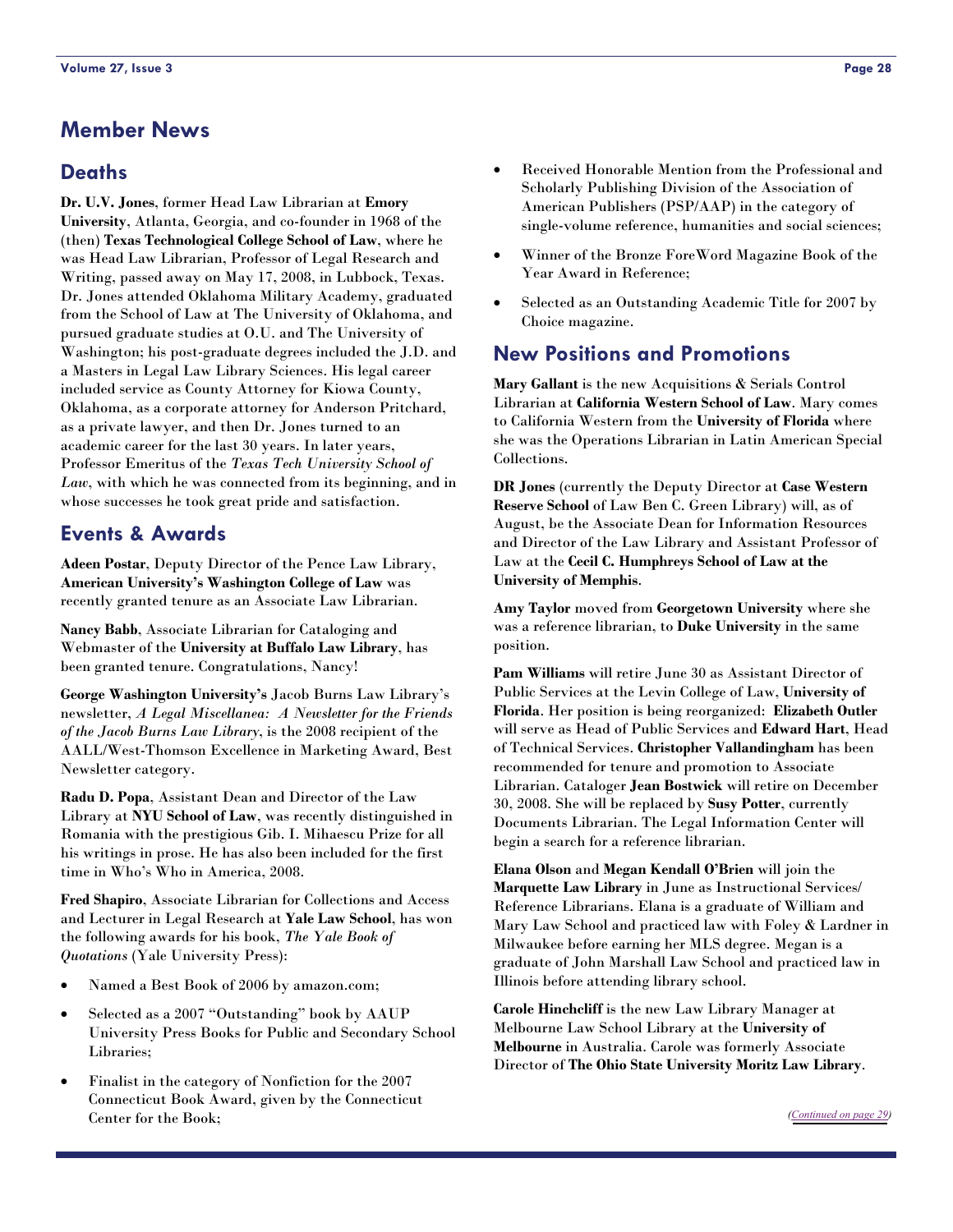### <span id="page-28-0"></span>**Member News, Cont'd**

**Anna Blaine** is a new reference librarian who started her first position at **New York Law School** in January 2008.

**Carol Bredemeyer** has been promoted to Professor of Library Services at the **Salmon P. Chase College of Law, Northern Kentucky University**, effective July 1, 2008.

**Jim McMasters** has been named the Director of the Pritzker Legal Research Center, **Northwestern University School of Law**, and **Eloise Vondruska** is now the Associate Director of the Pritzker Legal Research Center.

In February 2008, **Karen Shephard** accepted a new position at the **University of Pittsburgh Barco Law Library**. Previously, she had spent nearly 10 years in the Technical Services Department as a Library Specialist, handling continuations and supervising approximately seven student staff members a year. In February, she became the Information Services Librarian, a new position in the library, encompassing some previous responsibilities (reference and liaison activities), while also fielding research requests from the dean's office and assisting with the promotion of faculty scholarship.

**Valerie Bowen** has accepted a Research Librarian position at the Schoenecker Law Library at the **University of St. Thomas**.

**Michael Slinger** will be moving from **Cleveland-Marshall** to assume the position of Associate Dean for Information Services, Law Library Director and Professor of Law at **Widener University School of Law** effective this July.

#### **Publications**

**Tracie Hall, Chapman Law Library**, wrote an article in the May 2008 *AALL Spectrum* (Vol. 12:7) for the CRIV Sheet entitled *Library Maintenance Agreement, Period 2*, available at [www.aallnet.org/products/pub\\_sp0805/pub\\_sp0805\\_CRIV.pdf](http://www.aallnet.org/products/pub_sp0805/pub_sp0805_CRIV.pdf).

**James M. Donovan**, Faculty and Access Services Librarian, and **Carol A. Watson**, Associate Director for Information Technology, **University of Georgia Law Library**, have published *White Paper: Behind a Law School's Decision to Implement an Institutional Repository*. It can be found in the University of Georgia School of Law's institutional repository at [http://](http://digitalcommons.law.uga.edu/law_lib_artchop/15/) [digitalcommons.law.uga.edu/law\\_lib\\_artchop/15/](http://digitalcommons.law.uga.edu/law_lib_artchop/15/) or at [http://](http://works.bepress.com/ir_research/24/) [works.bepress.com/ir\\_research/24/](http://works.bepress.com/ir_research/24/).

**Nathan Preuss** and **Katherine Marsh**, **University of Tennessee**, co-authored *Answering 'Now What?' How to Find and Interview for Your First Law Library Job*, 12 *AALL Spectrum* 18 (Apr. 2008), available at [www.aallnet.org/products/pub\\_sp0804/](http://www.aallnet.org/products/pub_sp0804/pub_sp0804_What.pdf) [pub\\_sp0804\\_What.pdf](http://www.aallnet.org/products/pub_sp0804/pub_sp0804_What.pdf).

# **2008 - 2009 ALL-SIS Committee Volunteer Form**

Filippa Marullo Anzalone ALL-SIS Chair-Elect

Please select 3 committees, ranking your preferences, and fax/email completed form to Filippa Marullo Anzalone at Filippa.Anzalone@bc.edu before June 6. Thanks!

Name:

Email

Address:

Phone Number:

| Preference<br>$(1 =$ first choice,<br>2=second choice,<br>3=third choice) | <b>ALL-SIS Committee</b><br>(Committee charges and projects can be<br>viewed at www.aallnet.org/sis/allsis/<br>committees/charges/.) |
|---------------------------------------------------------------------------|--------------------------------------------------------------------------------------------------------------------------------------|
|                                                                           | Awards                                                                                                                               |
|                                                                           | <b>Bylaws</b>                                                                                                                        |
|                                                                           | <b>Collection Development</b>                                                                                                        |
|                                                                           | <b>Continuing Education</b>                                                                                                          |
|                                                                           | <b>Continuing Status/Tenure</b>                                                                                                      |
|                                                                           | <b>Faculty Services</b>                                                                                                              |
|                                                                           | Legal Research & Sourcebook                                                                                                          |
|                                                                           | Membership                                                                                                                           |
|                                                                           | NAALM/Mentoring                                                                                                                      |
|                                                                           | Newsletter (please check if you have<br>editing/writing experience                                                                   |
|                                                                           | <b>Nominations</b>                                                                                                                   |
|                                                                           | Program Committee (2009 Annual<br>Meeting)                                                                                           |
|                                                                           | Public Relations (please check if you<br>have PR or graphic design experience                                                        |
|                                                                           | <b>Statistics</b>                                                                                                                    |
|                                                                           | <b>Student Services</b>                                                                                                              |